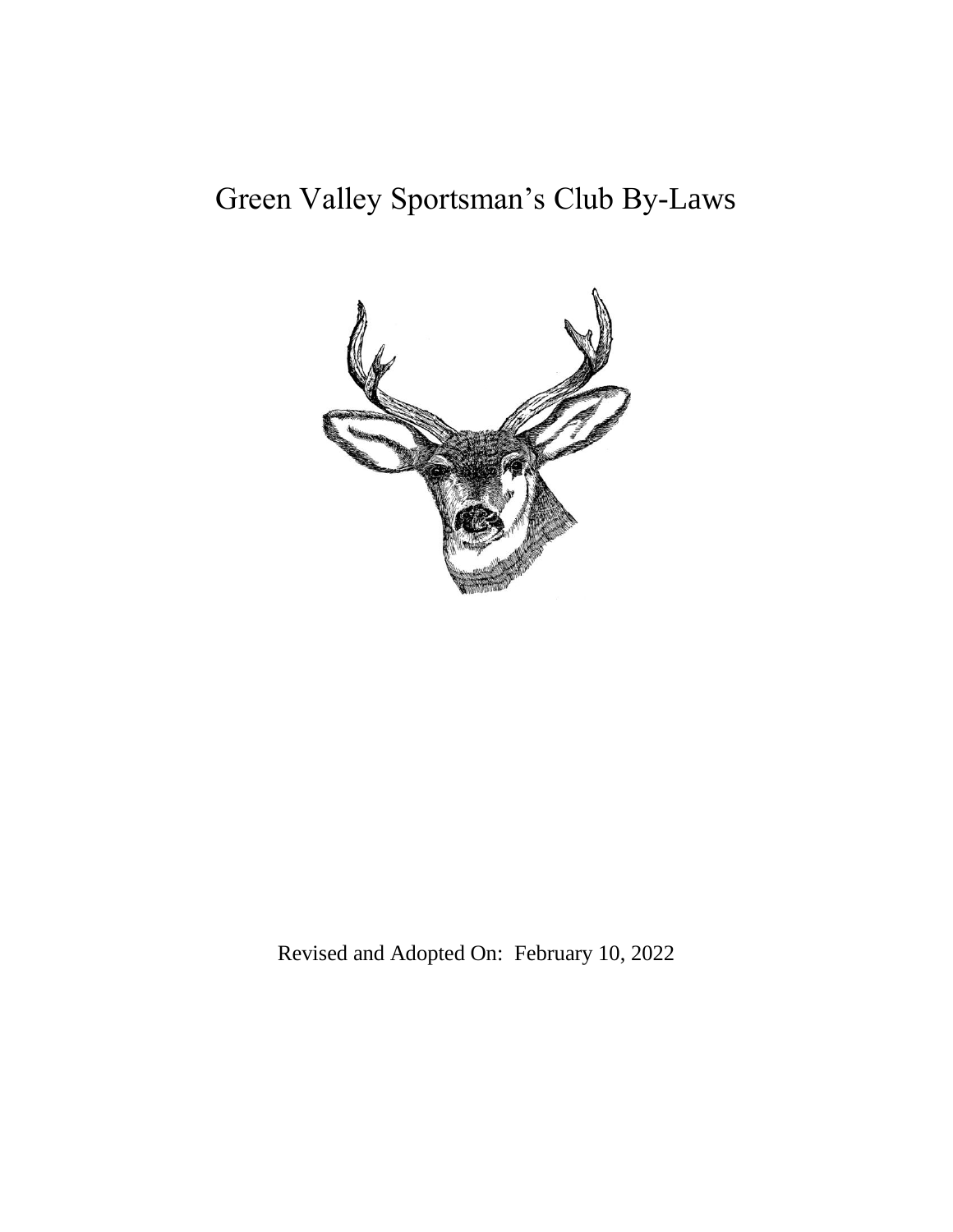#### **Mission Statement**

<span id="page-1-0"></span>We, the Green Valley Sportsman's Club of Shippingport, now located at 101 Fishpot Road in Potter Township and Raccoon Township, Beaver County, Pennsylvania, have formed our Club in order to improve our hunting and fishing skills, conditions, and opportunities for recreation. We realize that our efforts are in vain unless we cooperate among ourselves in fellowship. We hereby state our intent to adopt a form of organization that will most effectively serve to advance our interests and improve our conditions as sportsmen. Our organization will endeavor to unite all members, regardless of craft, nationality, gender, race, creed, or political belief. We will at all times observe policies and goals to improve our conditions as sportsmen.

Our Mission and Purpose is to promote outdoor recreation and all of the shooting disciplines that are of interest to our members, as well as to provide approved training for the proper handling and shooting of firearms. To achieve our mission and purpose we will cooperate with and recognize both nationally and locally accepted standards for safety and conduct related to all shooting disciplines and act on our own as a club and/or in conjunction with others to conserve our natural environment and wildlife, with safety and personal responsibility being our primary goal. We respect and recognize the right of our citizens to own and bear arms.

We shall extend every effort to abide by the principles herein set forth to perpetuate our Club and work to bring about a higher standard of sportsmanship.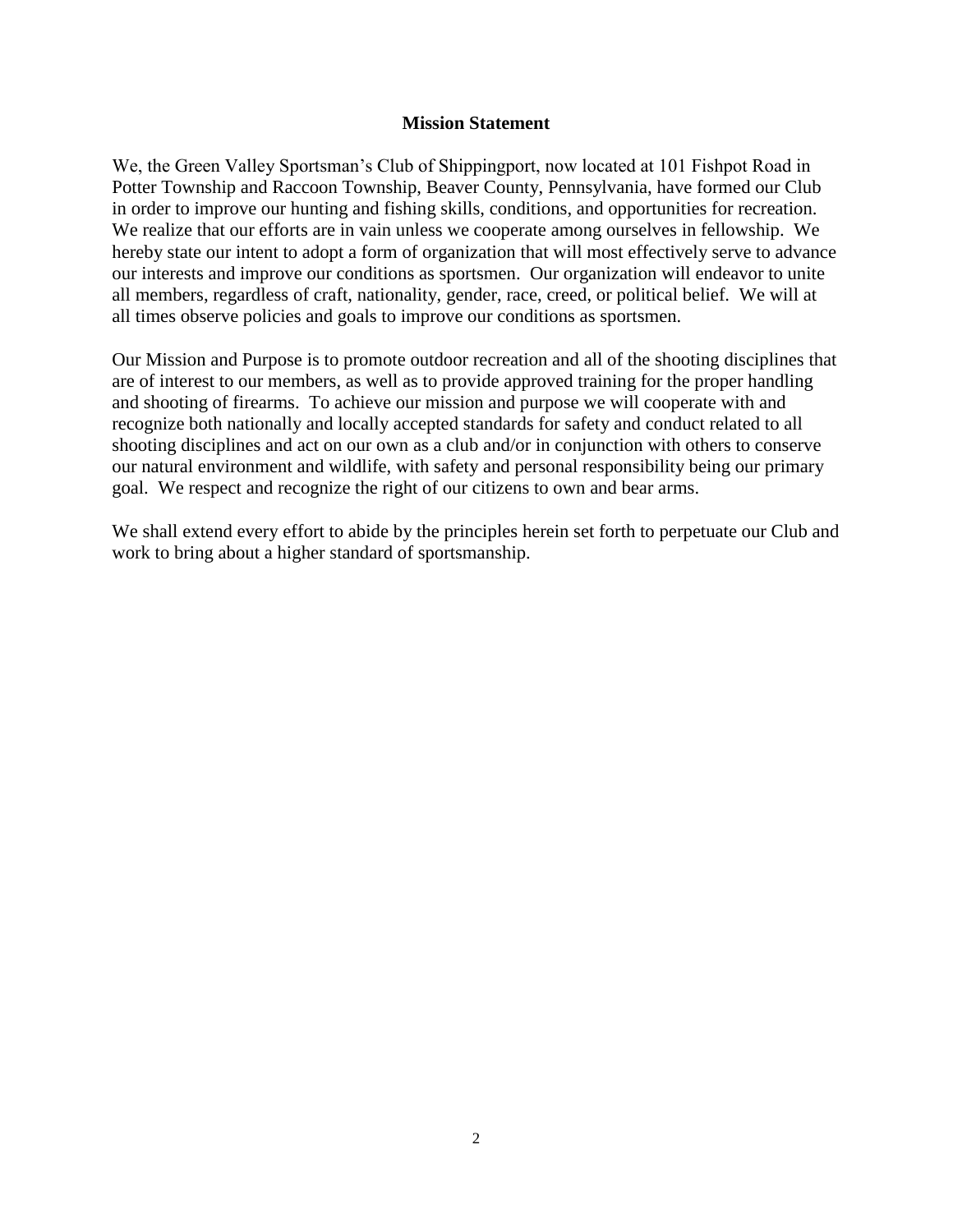# **Table of Contents**

<span id="page-2-0"></span>

| <b>Mission Statement</b>                                                 |                |
|--------------------------------------------------------------------------|----------------|
| Table of Contents                                                        | 3              |
| Article 1 – Name                                                         | $\overline{4}$ |
| Article 2 – Fiscal Year and Club Financing                               | $\overline{4}$ |
| Article 3 – Meetings                                                     | $\overline{4}$ |
| Article $4 -$ Membership                                                 | 5              |
| Article 5 - Membership Suspension, Termination and Expulsion             | 10             |
| Article 6 - Board Compositions                                           |                |
| Article 7 - Quorum Requirements                                          | 12             |
| Article 8 - Nomination and Election to Office, Term Length and Vacancies |                |
| Article 9 - Description of Duties and Powers                             |                |
| Article 10 - Appointments and Amendments                                 |                |
| Article 11 - Dissolution of the Club                                     | 16             |
| Green Valley Sportsman's Club Rules and Range Safety Rules               | 17             |
| Acknowledgment of By-Laws and Range Rules                                | 24             |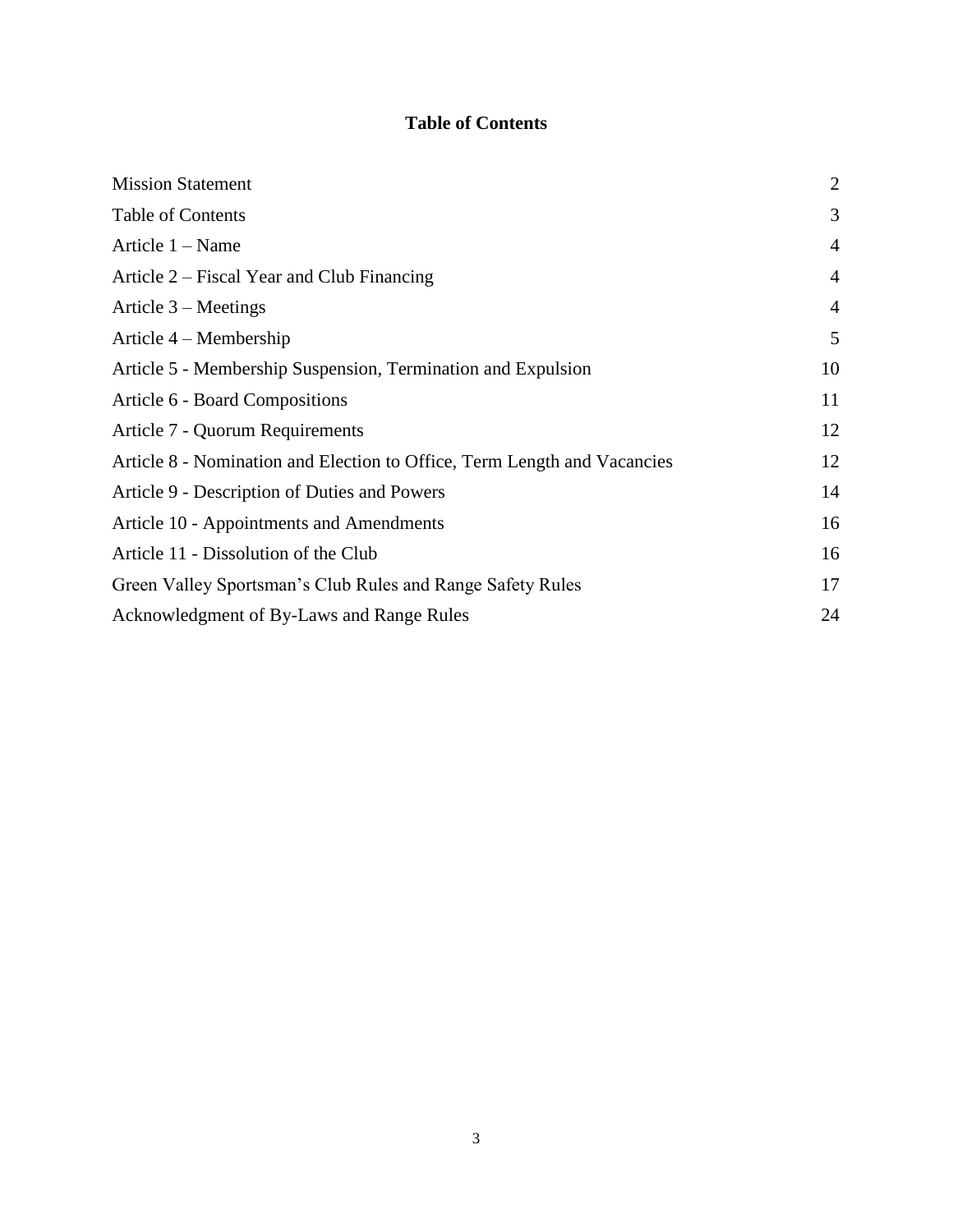## **The Green Valley Sportsman's Club By-Laws**

## **Article 1 – Name**

<span id="page-3-0"></span>This organization shall be known as the Green Valley Sportsman's Club of Shippingport. The principle location of the Club is 101 Fishpot Road, Monaca, Pennsylvania 15061. This location is in Potter and Raccoon Townships, Beaver County, Pennsylvania.

## **Article 2 – Fiscal Year and Club Financing**

<span id="page-3-1"></span>The Fiscal Year of this club shall begin on January 1 and end on December 31. The primary source of income and support for our Club consists of membership dues, fees and assessments. Income from all other sources shall be limited to less than 35% of the gross Club income. Income derived from use of the Club facilities by non-members shall be limited to no more than 15% of the gross income. These limitations shall be reviewed yearly for compliance with the limitations associated with Internal Revenue Code section 501(c)(7).

## **Article 3 – Meetings**

#### <span id="page-3-2"></span>**Section 1: Location of Meetings**

Unless otherwise directed by the Board of Directors with at least 30 days notice to all members, which may be accomplished by posting notice at or near the entrance to the physical building of the main Club facilities, the meeting location for all Club meetings shall be: The Green Valley Sportsman's Club clubhouse at 101 Fishpot Road, Monaca, Beaver County, Pennsylvania 15061.

## **Section 2: Monthly Meeting**

A monthly meeting of the membership organized and directed by the Board of Directors shall be held on the 2nd Thursday of each month beginning at 7:00 PM and extending until adjournment.

Unless otherwise directed by the members of the Board of Directors, the order of business at the monthly meetings of the members shall be as follows:

- 1. Call to Order by the President
- 2. Pledge of Allegiance
- 3. Reading of the Secretary's Report
- 4. Reading of the Treasurer's Report
- 5. Membership Report
- 6. Reports of County Game Protector, Fish Warden or special guests if present
- 7. Report of Committees
- 8. Report of County League Representative
- 9. Reading of Communications
- 10. Presentation of bills
- 11. Unfinished business
- 12. New business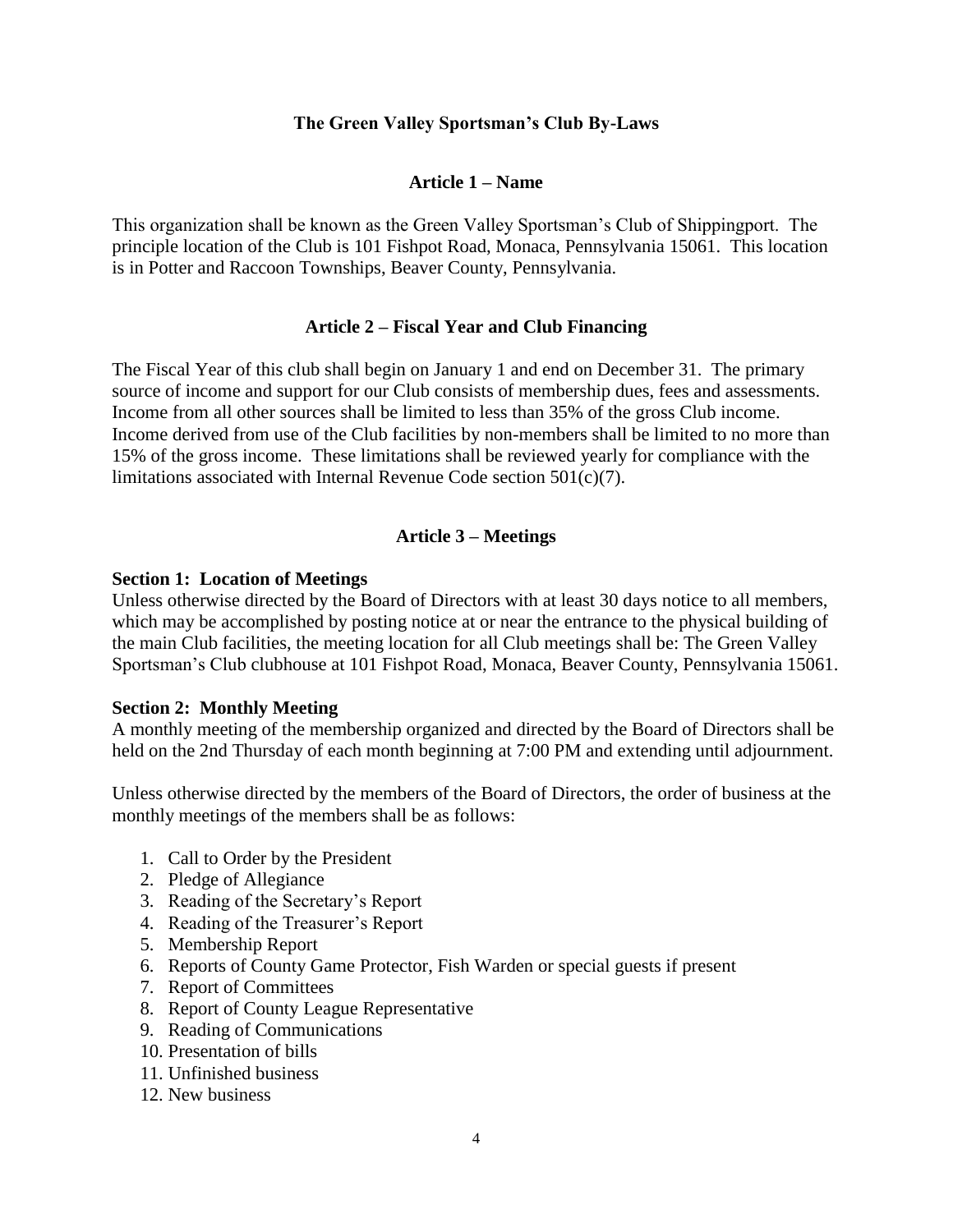- 13. Nominations, election and installation of Officers at appropriate meetings
- 14. Remarks for the good of the Club
- 15. Motion for Adjournment

## **Section 3: Special Club Meetings**

A special meeting of the general membership of the Club may be called by the Board of Directors, or upon request of the President on his own sole initiative, or upon request of the President whenever six voting members of the Club whose dues are paid shall make a request to the President for the same. Said Notice must include a statement of the purpose of the meeting and an admonition that no other business shall be considered at the Special meeting. Notice of the Special meeting shall be given to the membership no less than three (3) days prior to the date and time of the meeting.

## **Section 4: Executive Board and Board of Directors Meetings**

In addition to the monthly meeting described in Section 2 above, a meeting of the Officers and the Board of Directors shall be held upon the call of the President or upon the call of one-third (1⁄3) of the members of the Board of Directors. Notice of said meeting shall be made to each member of the Board of Directors by email and telephone communication no later than three (3) days prior to the meeting, and SHALL state the agenda of such meeting. Any Officer or member of the Board of Directors may voluntarily waive their entitlement to Notice of such meeting and appearance at such meeting is an irrebuttable presumption of the receipt of Notice under this section.

# **Article 4 – Membership**

# <span id="page-4-0"></span>**Section 1: Membership Numerical Limit and Waiting List (Refer to Membership Guidelines for specific details – Section 3)**

The Green Valley Sportsman's Club hereby limits the membership to 350 maximum dues paying members described below in this Article as Social members. As these categories of membership are expected to have in comparison few members, all Honorary, Lifetime, and Junior members (described below in this Article) will not count against the 350 individual membership limitation.

- A. During any given year, if and when the 350 member numerical limit is not attained, the Club will accept new applications for membership on a first submitted, first considered, basis.
- B. As well, during any given year, if and when the 350 member numerical limit is attained, the Club will not accept any new applications for membership for that year.
	- 1. But also, the Club will then keep a file of "Waiting List" applications as they are received to be then held until and for the following year. If, after the period for membership renewal expires, and if the club membership numerical amount is below the 350 member threshold, then these applications will be considered on a first submitted, first considered, basis.
	- 2. If at the end of the period of membership renewal there has been no membership turnover and the numerical limit is still attained, all such waiting list applications shall be discarded and the applications shall be discarded and the applicants will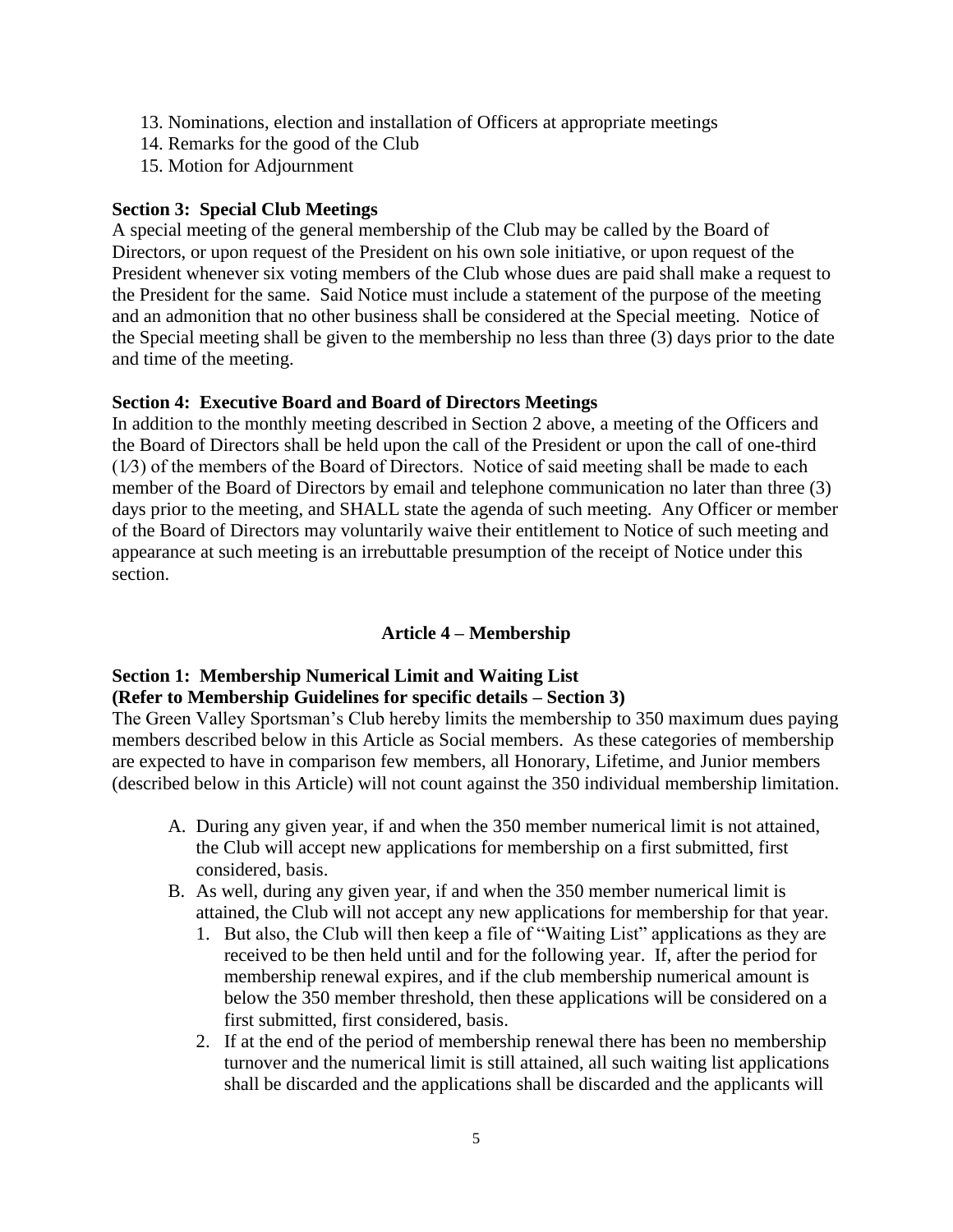be notified by phone call and email that they must reapply later, if they wish, for the following year.

3. All applicants will be notified by phone and via email. Once notified, there will be a period of one (1) week to accept the membership. If the membership director does not receive a reply after one (1) week, the application will be discarded. If accepted, the dues payment is due in full immediately upon acceptance. No other payment terms are available (i.e. \$10.00 per month).

#### **Section 2: Membership Categories**

There will be four (4) categories of Membership status. These Categories, their provisions and restrictions are defined as follows:

- A. **Social Member** All members over the age of eighteen (18) are Social members. Social members that have NOT met the requirements of sixteen (16) points for the year as described in the Membership Guidelines listed in Section 3 will pay annual dues of one hundred (\$100.00) dollars. Social members that have met the requirements of sixteen (16) points for the year as described in the Membership Guidelines listed in Section 3 will pay annual dues of fifty (\$50.00) dollars. It is specifically recognized by the Club membership that participation in Club work activities, meetings and events provides a tangible benefit to all of the members of the club above and beyond fellowship. The reduction in monetary dues as described herein and more fully set forth below in the following section is in accord with our recognition of the benefit provided to the Club membership as a whole by engaged, participating members. The reduction in dues for those engaged, participating members as defined in this Section and the following Section is not to be construed as an inurement of income to those members; rather, it is their engagement with the Club activities that provides a benefit to the Club in an amount at least equal to the reduction in their dues.
	- 1. All Social memberships are family memberships. Family is defined as: spouse, parents, and grandparents of member; spouse's parents and grandparents; children and grandchildren or domestic partners living together in house. While on Club property or at any Club activity, all individuals under the age of eighteen (18) must be accompanied at all times by their parent or other designated Club member. Note that family members as described above may only be present when the card carrying Social member is present. Specifically not included in the family membership are brothers, sisters, aunts, uncles, cousins or other relatives, or friends.
- B. **Junior Member** Any person between the ages of ten (10) and eighteen (18). A prospective Junior member's application can only be made when accompanied by the signed consent of the Junior applicant's parent or guardian who, whether parent or guardian, must also be at least a Social Member as defined above. Junior Membership shall be its own membership class and not count against the member cap. See Item 7 Below.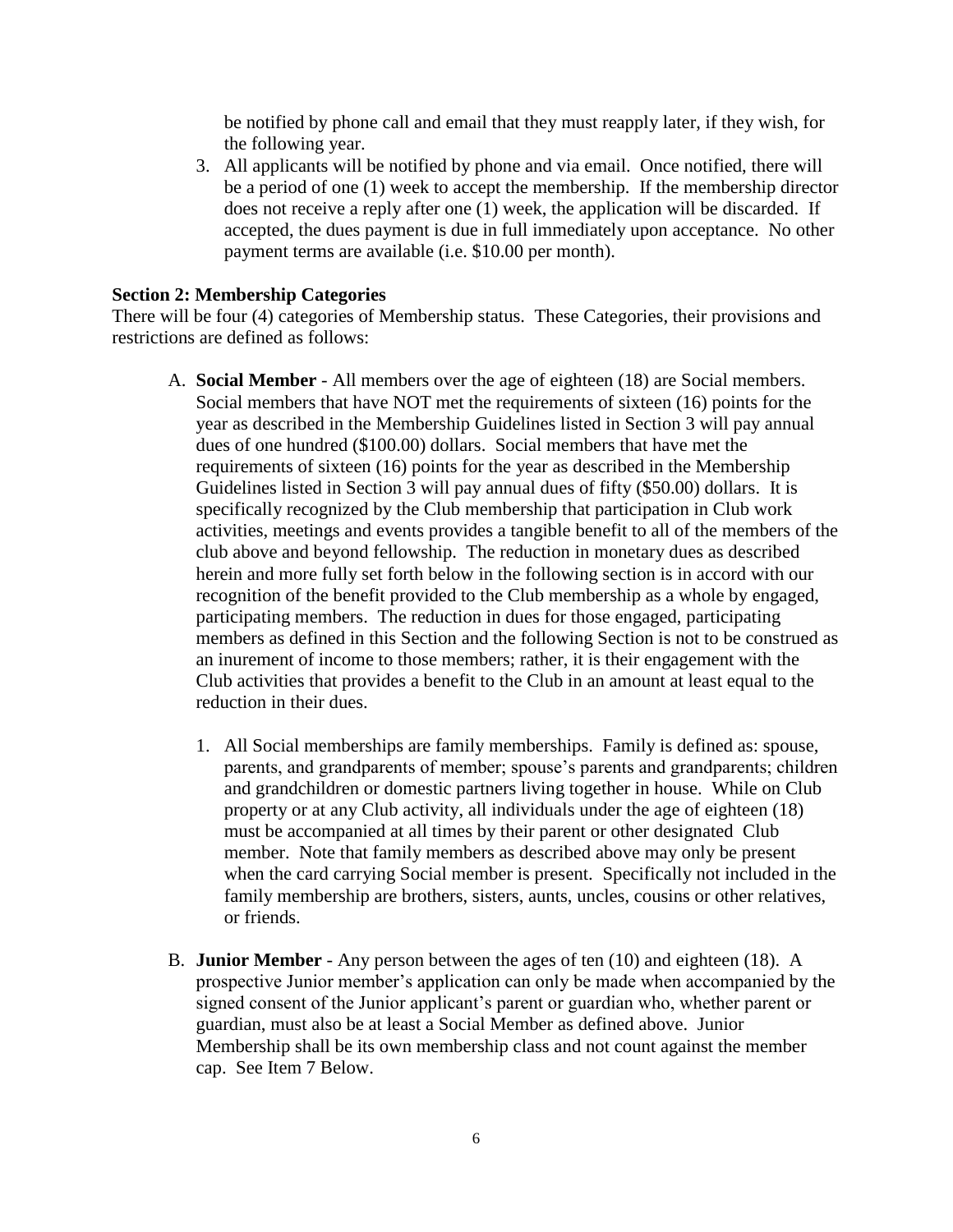## **Note these additional provisions and restrictions applying to Junior Memberships:**

- 1. Junior members shall not have the privilege of voting or holding office.
- 2. Junior members are not allowed any key access or use of key access to the Club.
- 3. No Junior member may be present on the Club grounds without being accompanied by an adult member, and under the adult (parent member, guardian member or other adult member) member's supervision.
- 4. No Junior member may be present to observe or shoot on any Club firing range without being accompanied by an adult member, and under the adult (parent member, guardian member or other adult member) member's supervision. The adult member shall bear the full responsibility for the junior member.
- 5. A Junior member between the ages of ten (10) and eighteen (18) years of age must attend, free of charge, the club sponsored NRA Firearms Safety Course, when and if available, during their first year of membership.
- 6. It shall be the responsibility of the Junior member to notify the Membership Director of their change in membership status due to age change (attaining 18) the beginning of the year following that year of attaining 18.
- 7. If and when a Junior member transitions to a Social Membership, their added membership status shall not count against the cap.
- 8. Dues shall be assessed against Junior members at the rate set by the Club.
- C. **Honorary Member** This special membership may be granted to anyone who the Club's Board feels warrant the distinction. No dues are assessed against Honorary members. The Executive Committee at one of its meetings must approve Honorary Membership unanimously. Honorary Memberships shall be limited to one (1) year duration. It is specifically recognized by the Club membership that the work and status of each Honorary member provides a tangible benefit to all of the members of the Club above and beyond fellowship. The reduction in monetary dues as described herein is in accord with our recognition of the benefit provided to the Club membership as a whole by Honorary Members. The reduction in dues for those Honorary members is not to be construed as an inurement of income to those members; rather, it is their work and status that provides a benefit to the Club which is recognized as an amount at least equal to the reduction in their dues.
- D. **Lifetime Member** Lifetime Membership will be granted to any member whose combination of age and years of continuous membership (minimum of 25 years of continuous membership) service totals seventy-five (75) years. No dues shall be assessed against any Lifetime member. Lifetime Membership also confers upon the member the Family Membership privileges as defined above. It is specifically recognized by the Club membership that the life's work and long term engagement with the Club of each Lifetime member provides a tangible benefit to all of the members of the Club above and beyond fellowship. The reduction in monetary dues as described herein is in accord with our recognition of the benefit provided to the Club membership as a whole by Lifetime members. The reduction in dues for those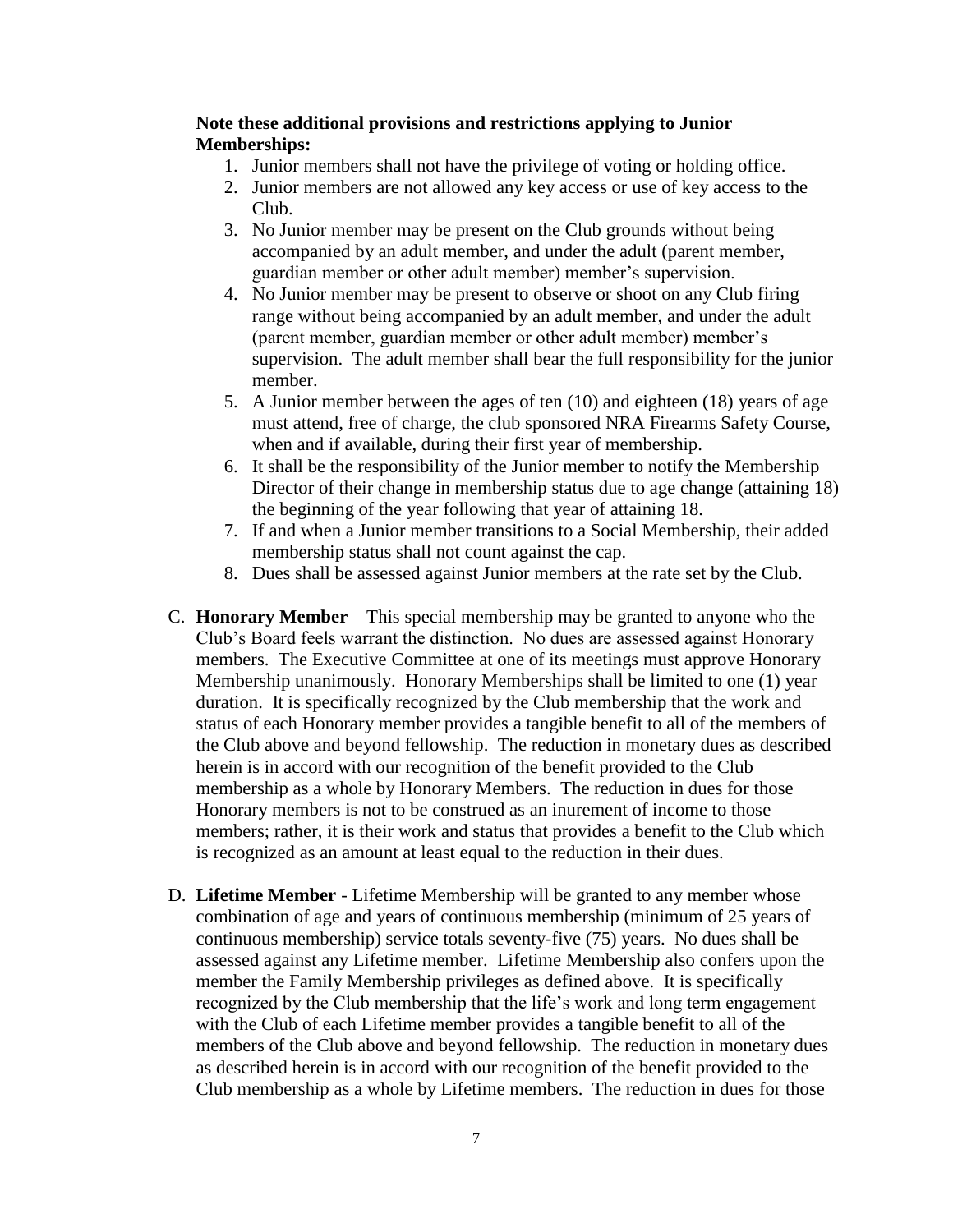Lifetime members is not to be construed as an inurement of income to those members; rather, it is their work and long term engagement with the Club that provides a benefit to the Club which is recognized as an amount at least equal to the reduction in their dues.

## **Section 3: Membership Guidelines**

#### **Renewing Members**

The renewal rates for renewing members is based on a Point System.

Points earned throughout the year will be used to determine whether a member will have reduced dues for the following year. Point totals will include the activities of a Members famly. Points can be earned according to the following table:

A total of sixteen (16) points are needed throughout the year to be qualified for reduced dues. Reduced dues are fifty (\$50.00) dollars.

If Points are NOT met throughout the year, membership dues for the following year will go back to one hundred (\$100.00) dollars.

## **New Applicants**

All new applicants will be considered a **Social Member** with a **fee of one hundred (\$100.00) dollars.** If throughout the membership year you have earned your points you will then be qualified for reduced dues for the following year.

\*Unscheduled Work Days: Anytime a Club member would like to perform (volunteer) work for the club and is not on a scheduled work day you must notify the Club via email so that your points can be tracked.

## **Additional Notes About Membership:**

- A. Active Duty Civilian to active duty members shall have dues waived until returning to civilian life. Any member who enters full time active military service while a member in good standing shall be carried as a member until such time as they are discharged from active service. If a member is discharged from active service after the January meeting, his/her dues will not be owed until the following January.
- B. All members shall be expected to reach their sixteen (16) points status per year to maintain their reduced dues status. If any member does not reach their sixteen (16) point status their dues for the following year will go back to one hundred (\$100.00) dollars.
- C. Points begin to accumulate on January 1 of each year.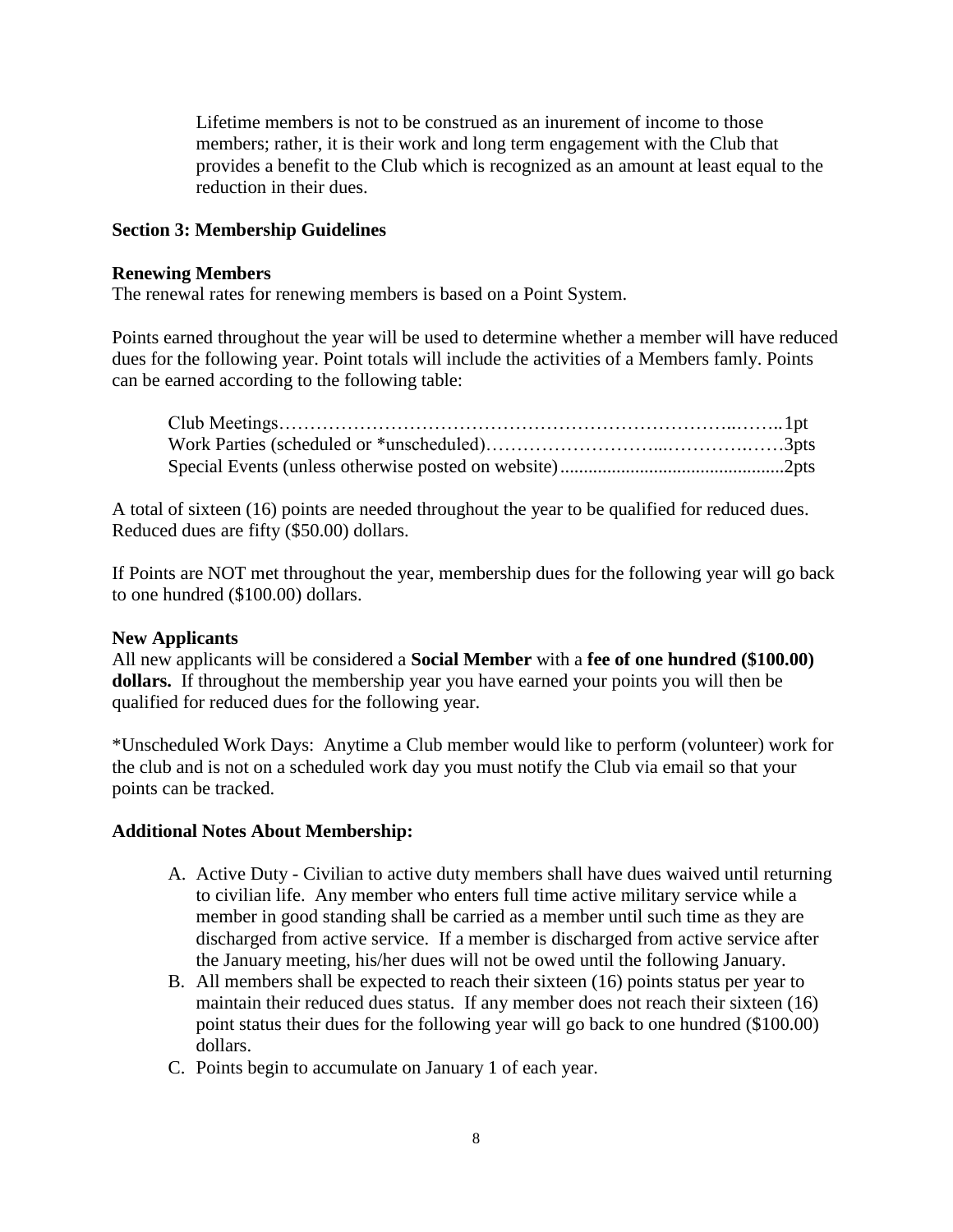- D. Expiration of Membership Membership in the Club expires as of midnight on **December 31st** for any Member who has not paid his or her dues by **December 31st**. Those individuals will no longer be able to RENEW their expired club memberships and must re-apply as a New Club member. If they wish to do so, they will be required to pay the Social Membership fee of one hundred (\$100.00) dollars. Their membership will also be subject to the 350 Membership Limit and Waiting List Requirements.
- E. Replacement of Membership Cards Please email: [gvsc101@gmail.com](mailto:gvsc101@gmail.com) immediately should your card become lost and a replacement card will be issued.

## **Section 4: General Membership Application Requirements**

- A. Individuals applying for any form of membership in the Club are required to present their application to an Officer or a member of the Board of Directors in person or by mail to the Club mailing address. No application will be approved until the Membership Director presents the application to the Officers and Board of Directors for approval.
- B. All prospective new members of the Club, other than Honorary Members, must be recommended for Membership by an existing Member in good standing, or barring that, they are then subject to a review by the Officers and Board of Directors. After having fulfilled any necessary safety requirements, they will become members based upon a favorable vote by the Officers and Board of Directors.
- C. Each new member will be responsible for making himself or herself aware of these by-laws, range rules, etc. Note that any infraction of the By-Laws, Club rules, range rules, or any rules of the Club may be taken up by the Officers and Board of Directors for disciplinary action up to and including membership termination and immediate expulsion.
- D. Social Membership shall be limited to individuals who are eighteen (18) years of age and over, and who are also citizens of the United States of America.
- E. Any Sponsor is responsible for the new member for the first year. Any infraction by the new member will also be held to the current member. Disciplinary action will be at the discretion of the Officers and Board of Directors.

## **Section 5: Guests**

Guests are permitted to use the Green Valley Sportsman's Club facilities on a limited basis and under the following conditions:

- A. All guests must be accompanied by, and under the direct supervision of, an adult member.
- B. A member may only sign for two guests at one time.
- C. All guests must pay a ten (\$10.00) dollars guest fee per each visit.
- D. Guests may visit the Club a max of three times in their lifetime.
- E. The facilities of the Club are not otherwise open to the general public.
- F. All guests must sign a waiver, each time they visit, prior to utilizing any facilities. Any guest under the age of eighteen (18) must have a parent or guardian sign the waiver on behalf of them.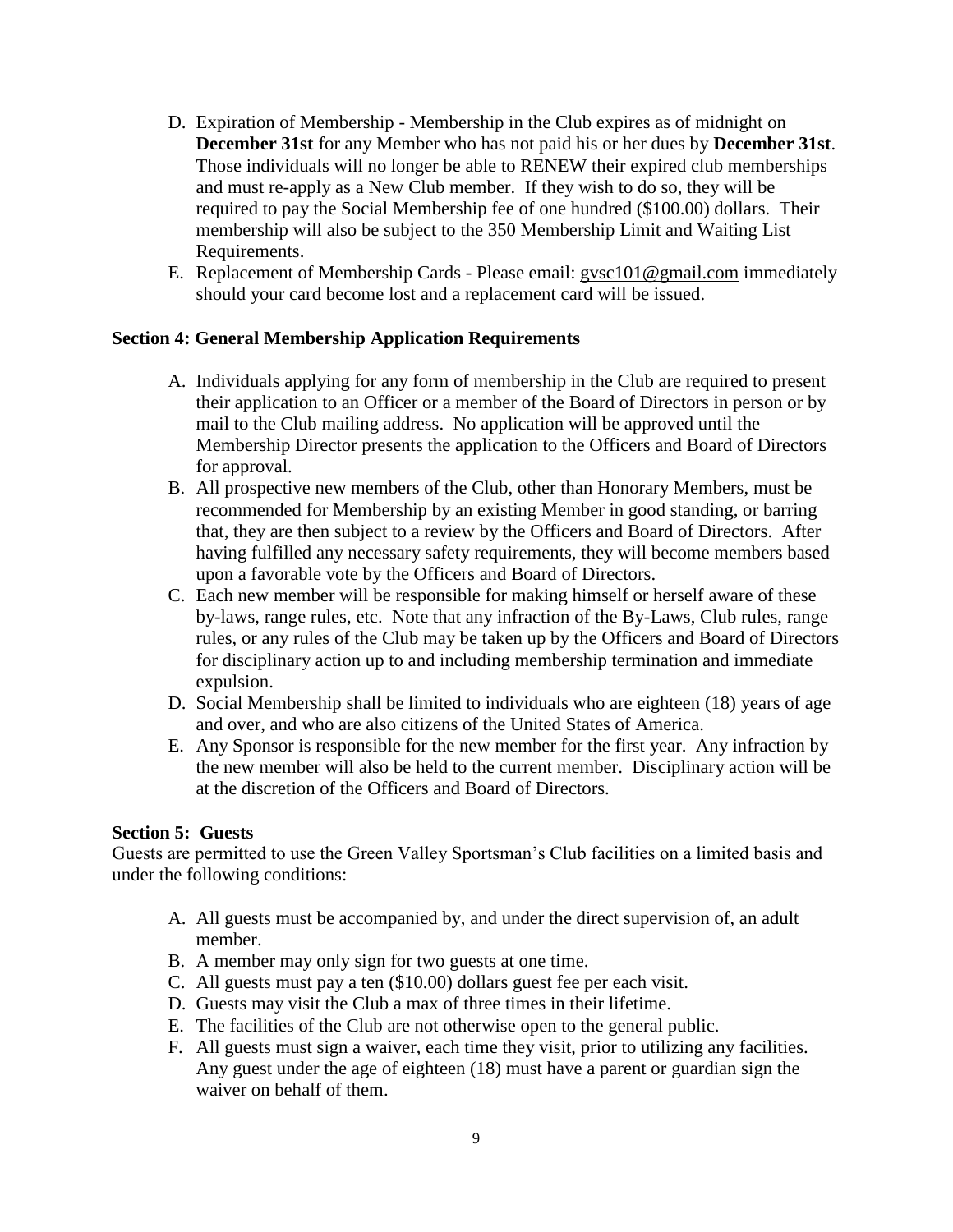- G. Any member who brings a guest to the club is entirely responsible for that guest. Any infraction by the guest will be held against the member. Disciplinary action will be at the discretion of the Officers and Board of Directors.
- H. No guests are permitted to use the long range during the two weeks prior to opening day of rifle hunting season.
- I. Members have priority over guests on all ranges.

## **Section 6: Key Code Access to the Club**

Key code access to the Club entry door may be changed the first day of January of each year. Such key code access is made available to Individual Members who have paid their renewal dues, New Members, and Life Members. Each Member will receive their own unique access code, and these codes are not transferable to anyone, including their related family members.

## **Article 5 - Membership Suspension, Termination and Expulsion**

## <span id="page-9-0"></span>**Section 1: Powers of Membership Termination and Expulsion**

The Board of Directors and the Executive Board - The Club Officers shall have the power to discipline or expel any member for the following, but not limited to, reasons:

- A. Willful negligence in signing the Log Book;
- B. Violations of the Club By Laws, Club Rules, Club Safety and Range Rules;
- C. Conduct unbecoming a sportsman.

## **Section 2: Procedural Requirements for Membership Discipline, Termination and Expulsion**

- A. Charges against any Officer or Member may be preferred by any Member in good standing. They shall be in writing, clearly stating the facts upon which such charges are based and accompanied by all affidavits and/or exhibits which are to be used in support of such charges. Such charges shall be filed with the Secretary, who will immediately notify the President. The President shall then call a meeting of the Executive Board and Board of Directors to hear said charges. The Secretary shall give at least seven (7) days notice of said meeting to each member of the Executive Board and Board of Directors, and to the accuser and to the accused, which Notice shall be in writing and shall include a true copy of the charges and the supporting affidavits and exhibits.
- B. Any Member may be suspended or expelled from the Club for any cause deemed sufficient by a majority vote of the members of the Executive Board and Board of Directors present at any regular or special meeting. No vote for suspension or expulsion may be had unless seven (7) days notice in writing shall have been given to the Member of the charges preferred and of the time and place of the meeting of the Executive Board and Board of Directors at which such charges will be considered. At such meeting, the Member under charge will be given a full hearing.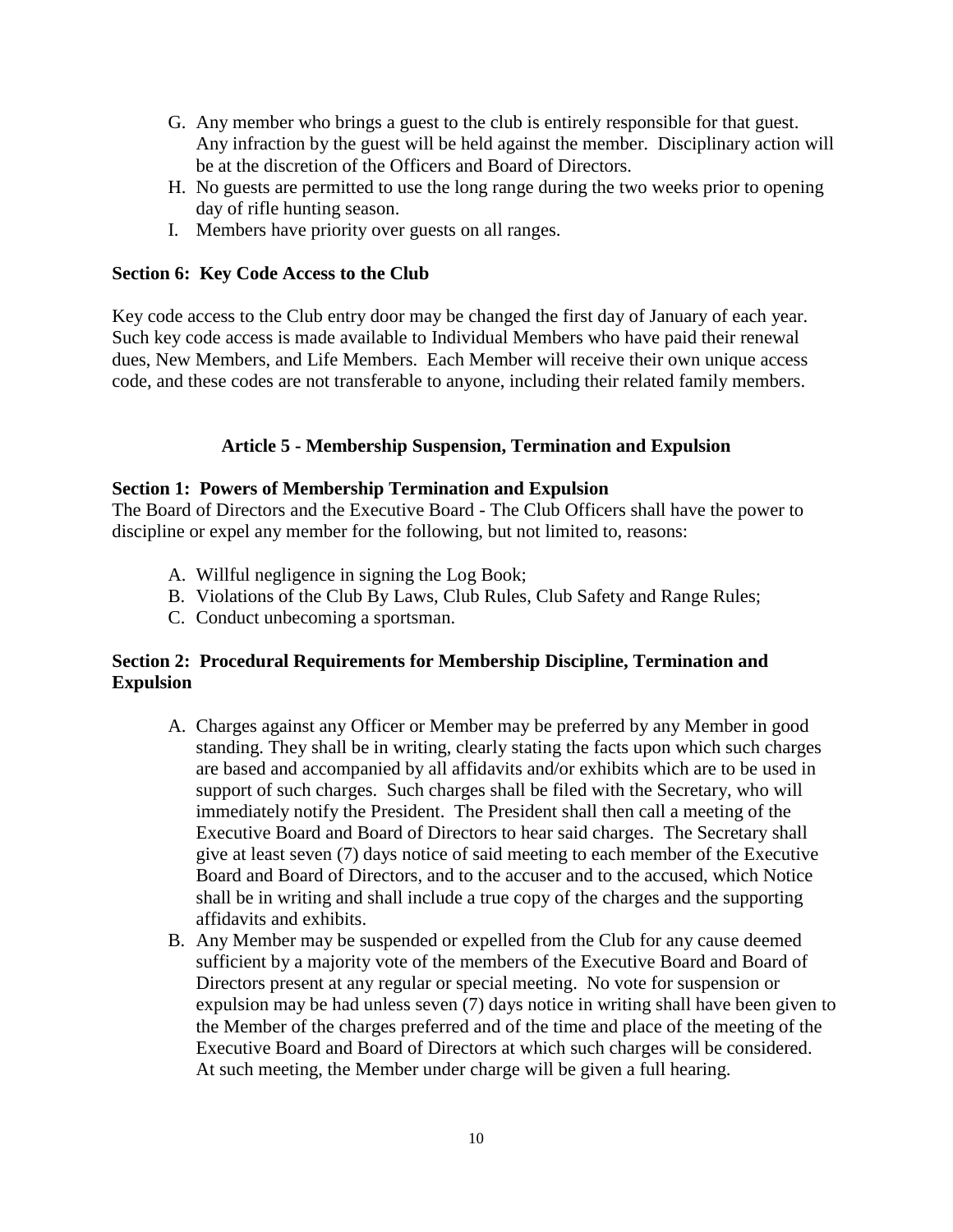- C. Any Member suspended or expelled by the Executive Board and Board of Directors may appeal for reversal to the full Membership of the Club. Such appeal shall be made in writing to the Secretary who will notify the President. The President shall then call a special meeting of the Members for the purpose of acting on the appeal. The Secretary shall give at least seven (7) days notice in writing to all Members of the Club in good standing stating the date, time and place and the purpose for such special meeting of the Members for the purpose of acting on the appeal. At the meeting of the membership, the Secretary shall read the original charges, the supporting affidavits, and minutes of the special meeting of the Executive Board and Board of directors at which the charges were heard and action was taken. A ballot shall be taken of the members present. A two-thirds  $(2/3)$  vote shall be required to reverse the action of the Executive Board and Board of Directors.
- D. Any member, once terminated or expelled, shall be forever barred from Club property regardless of any other opportunities which might be afforded by other membership plans or by virtue of family relationship.

Failure to honor such sanction shall result in the filing of a charge of criminal trespass.

## **Article 6 - Board Compositions**

#### <span id="page-10-0"></span>**Section 1: Executive Board Composition**

The Officers of this Club shall consist of a President, Vice President, Secretary, Treasurer and County League representative and shall be known as the Executive Board. Such persons can only be nominated and elected from the pool of those persons who already have been elected a current member of the Board of Directors as stated in Article 8 Section 1 Paragraph C below. In consideration of their service, efforts, and time committed to the benefit of the Club and its members, the Executive Board members are not required to pay annual dues while in office.

#### **Section 2: Board of Directors Composition**

The Board of Directors of this Club shall consist of six (6) Members nominated and elected by the voting members, subject to the requirements as stated in Article 8 Section 1 Paragraph B below. Additionally, any outgoing Officer of the Club shall assume a position as a member of the Board of Directors unless such person has resigned or been subject to expulsion as outlined in Article 5 above. In consideration of their service, efforts, and time committed to the benefit of the Club and its members, the Board of Directors are not required to pay annual dues while in office.

#### **Section 3: Senior Advisory Board**

In addition to the Executive Board and the Board of Directors, there shall be a Senior Advisory Board. The purpose of this Board is to ease and improve the transitions of power when major personnel changes occur in Executive Board and Board of Directors composition as a result of elections, or as a result of retirement of an individual or individuals from their position.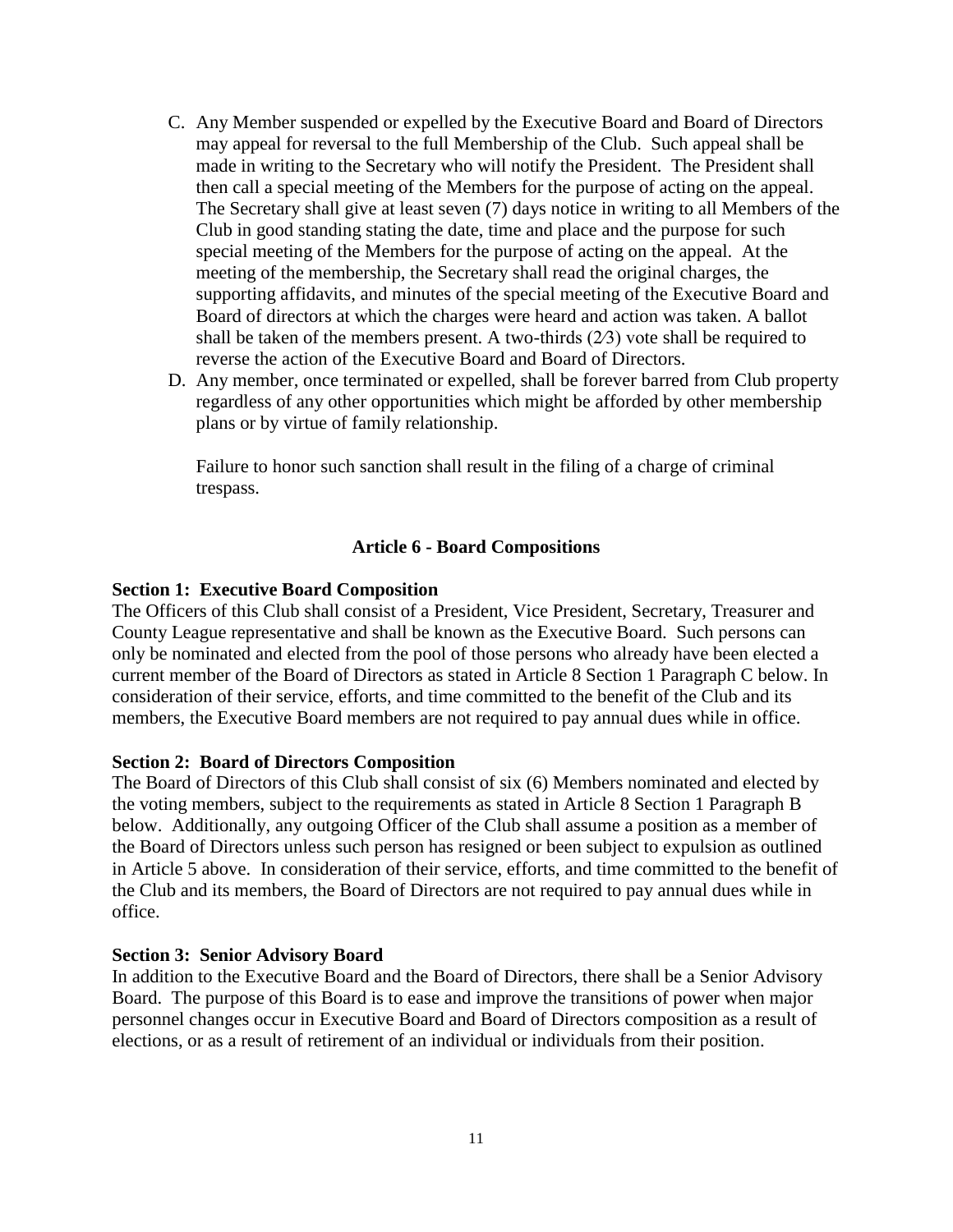- A. Members of this Board shall serve in an advisory capacity and shall have voting rights at meetings of the Executive Board and Board of Directors only when needed to break ties or to achieve a quorum at such a meeting.
- B. Only those individuals who are Lifetime members and who have already served on the Board of Directors may serve on the Senior Advisory Board. Only those individuals who have volunteered to serve on the Senior Advisory Board and whom have been confirmed by a majority vote of both the Executive Board and the Board of Directors may serve. Such elections may be made at the time of the annual elections, or by means of a special election as may be desired by the Board of Directors.
- C. The length of the term of membership on the Senior Advisory Board shall be one (1) year or as may be determined by the Executive Board and the Board of Directors. The time of service can be extended by request of the qualifying individual Lifetime member and approval of the majority of the Executive Board and the Board of Directors.
- D. Any opening on the Executive Board or the Board of Directors resulting from the change of position of an individual from either Board to the Senior Advisory Board shall require a regular or special election of a new member within forty-five (45) days to fill that opening.

## **Article 7 - Quorum Requirements**

#### <span id="page-11-0"></span>**Section 1: General Membership Meetings**

At membership meetings, an attendance of twenty (20) Social members shall constitute a quorum.

#### **Section 2: Board Meetings**

At a meeting of the Executive Board, the Board of Directors and the Senior Advisory Board, a total of six (6) Members shall constitute a quorum.

## **Article 8 - Nomination and Election to Office, Term Length and Vacancies**

## <span id="page-11-1"></span>**Section 1: Nomination and Election Requirements Pertaining to Officers and Board Members**

- A. The Bi-Annual (every 2 years) nomination of the Officers and the Board of Directors shall be held during the regular meeting in October in odd years. The names of all nominees will be placed on public display within the clubhouse so that they can be seen by all members during the months of October and November and will therefore meet the names posting due for eligibility requirement.
- B. To be nominated to the Board of Directors, a person must be a Social member or a Lifetime member in good standing and have been a Social member or Lifetime member for a minimum of two (2) full complete consecutive prior years before seeking and/or assuming a position on the Board of Directions. During those two years they must also have attended a minimum of twelve (12) workdays, and as well at least six (6) activities per year.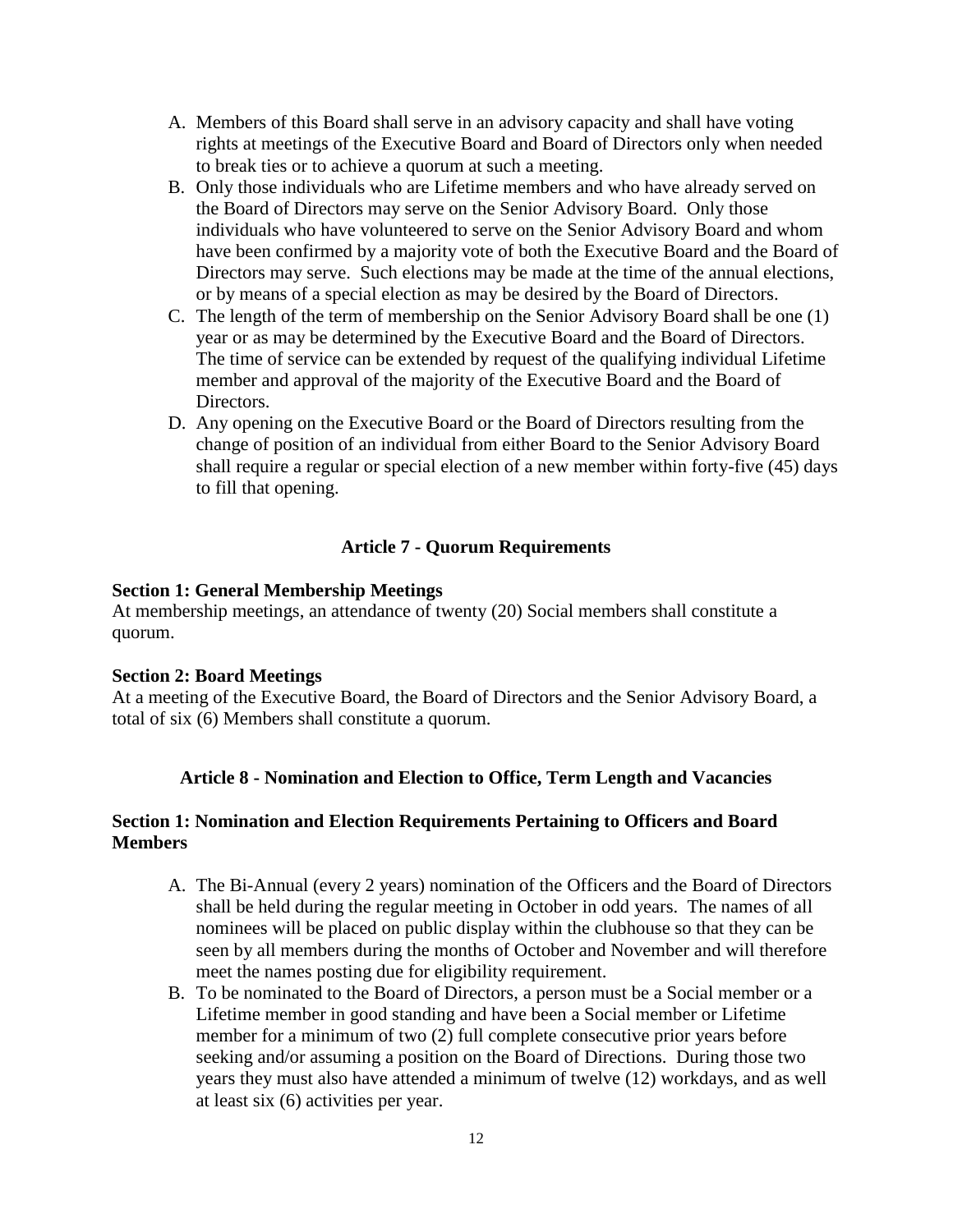- C. To be nominated as an Officer and/or member of the Executive Board, such persons must have already been elected and must have served as a member of the Board of Directors for a two year period, be a Social member or Lifetime member in good standing, and they must also have attended a minimum of twelve (12) workdays, and as well at least six (6) activities per year during the preceding five (5) years.
- D. Election of Officers and the Board of Directors will be held during the November monthly meeting. All elections shall be by a majority vote of Social and Lifetime members in good standing and present at the election meeting.
- E. The Officers and Board Members elected shall begin their official duties at the December meeting. The County League Representative shall be a member of the Executive Board. The nominee for County League Representative receiving the second largest vote shall serve as Alternate County League Representative.
- F. Any Officer or Director who has been terminated and expelled from their position by vote of the Officers and Directors, or any member who has been previously suspended from membership by vote of the Officers and Directors shall not be eligible for nomination to or for service in any position on the Board of Directors or Executive Board.

## **Section 2: Term Length of Officers**

Officers of the Executive Board shall serve a two (2) year term.

Any Officer may be removed from his or her office and from the Club by a two-thirds (2⁄3) vote of the other Officers, Directors, and Members in good standing present at any special meeting called for such purpose for the following, but not limited to, reasons: neglect of duties; willful misconduct; etc. No vote for suspension or removal of an Officer may be taken unless an at least fifteen (15) day notice in writing shall have been given to the Officer of the reasons for his or her removal. At such special meeting, no vote for suspension or removal of an Officer may be taken unless the Officer under charge shall be give a full opportunity to respond to the charges brought against him/her.

#### **Section 3: Term Length of Directors and Officers**

Members of the Board of Directors shall serve a two (2) years term or until their successors are qualified and elected. All newly elected Officers and Directors shall be installed at the first monthly meeting following their election.

#### **Section 4: Vacancies**

In case of vacancy of the Presidency, the Vice-President shall automatically assume the Presidency for the remainder of the unexpired term. In the case of other vacancies in office, the Executive Board and the Board of Directors shall have the power to nominate and elect by a majority vote a person to fill that office, subject to the requirements of Article 8, Section 1 above. In case of any other vacancy, such vacancy shall be filled by a majority vote of the Executive Board and the Board of Directors. In the event of the unusual case that the vacancy cannot be filled as no willing candidate meets the existing requirements necessary to qualify him/her to fill the vacancy, then the Officers and Directors shall have the power to nominate, vote upon, and approve a person to be appointed to the vacant position for the remainder of the term.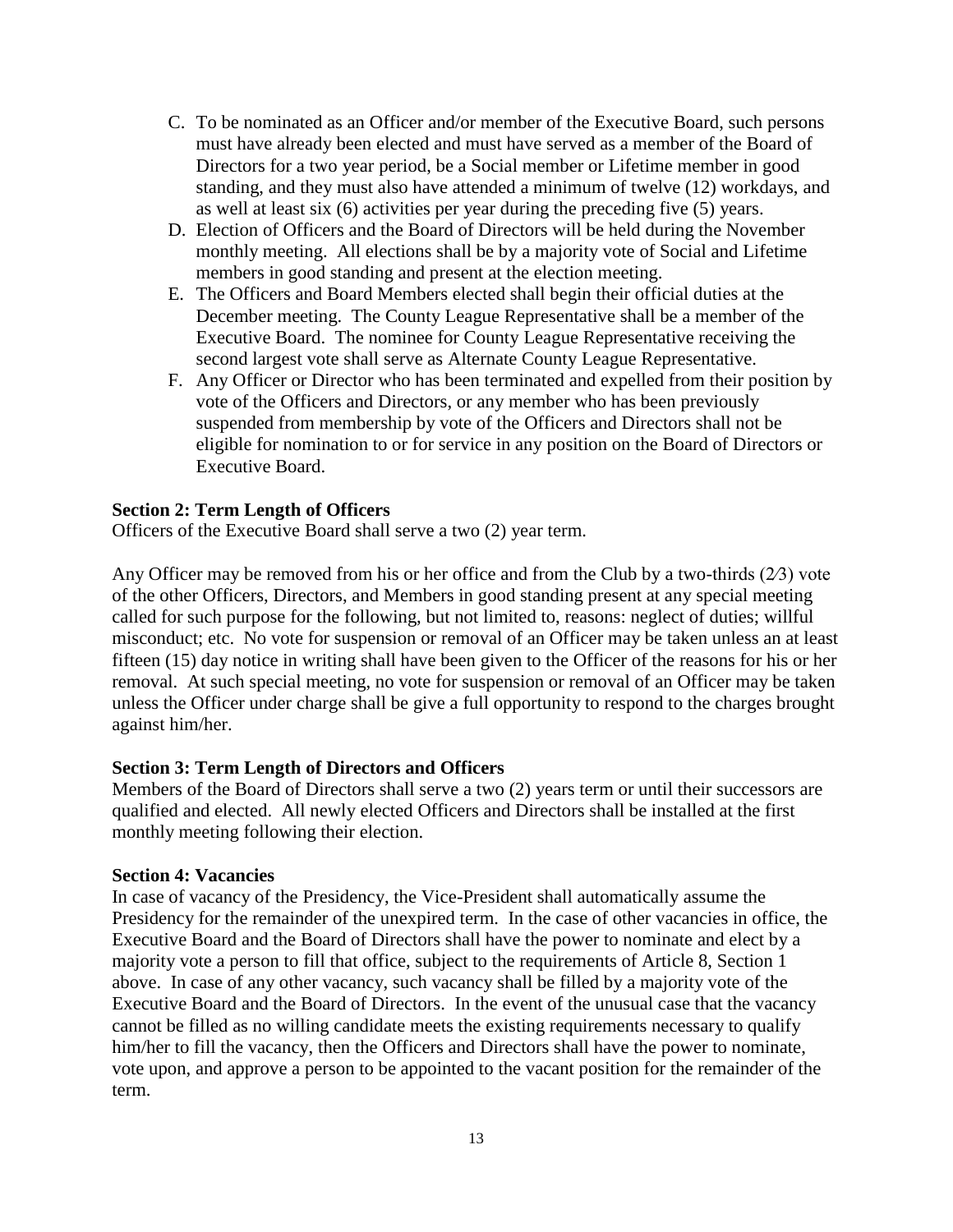#### **Section 5: Vacancy - Additional Requirements**

In case of vacancy of either the Secretary or Treasurer, the President shall immediately cause his or her books and accounts to be audited by a Certified Public Accountant. Thereafter, upon completion of the audit, the President shall cause to be transferred transfer all funds and properties to the control of his or her successor.

#### **Section 6: Audits of Accounts**

The books and accounts of this Club shall be audited by a Certified Public Accountant immediately prior to the installation of newly elected Presidents and/or Treasurers of the Club.

## **Article 9 - Description of Duties and Powers**

#### <span id="page-13-0"></span>**Section 1: President**

- A. It shall be the duty of the President to preside at all meetings of the Club and of the Executive Board and Board of Directors and to perform such other duties as ordinarily pertain to the office.
- B. The President shall have power to call meetings of the Executive Board and of the Board of Directors whenever the President deems such meetings are necessary or desirable, or upon receipt of written request of the majority of the Executive Board and/or the Board of Directors.

## **Section 2: Vice-President**

- A. It shall be the duty of the Vice-President to assist the President in the performance of the President's duties when called upon to do so.
- B. In the absence of the President, the Vice-President shall preside at the meetings of this Club and shall perform such other duties as may be assigned to him by the President.

## **Section 3: Secretary**

- A. It shall be the duty of the Secretary to attend all meetings of the Executive Board and Board of Directors and all monthly membership meetings. The Secretary shall act as clerk thereof and shall record all motions voted upon and the minutes of all proceedings.
- B. The Secretary shall perform such other duties as may be prescribed by the Executive Board, or the President, under whose supervision he or she shall be. He or she shall be custodian of all books and records except as may be otherwise provided.

## **Section 4: Treasurer**

A. The Treasurer, under the direction of the Executive Board and Board of Directors, shall have charge of the funds of this Club and shall deposit the same in the name of this Club in depositories designated by the Executive Board and the Board of Directors.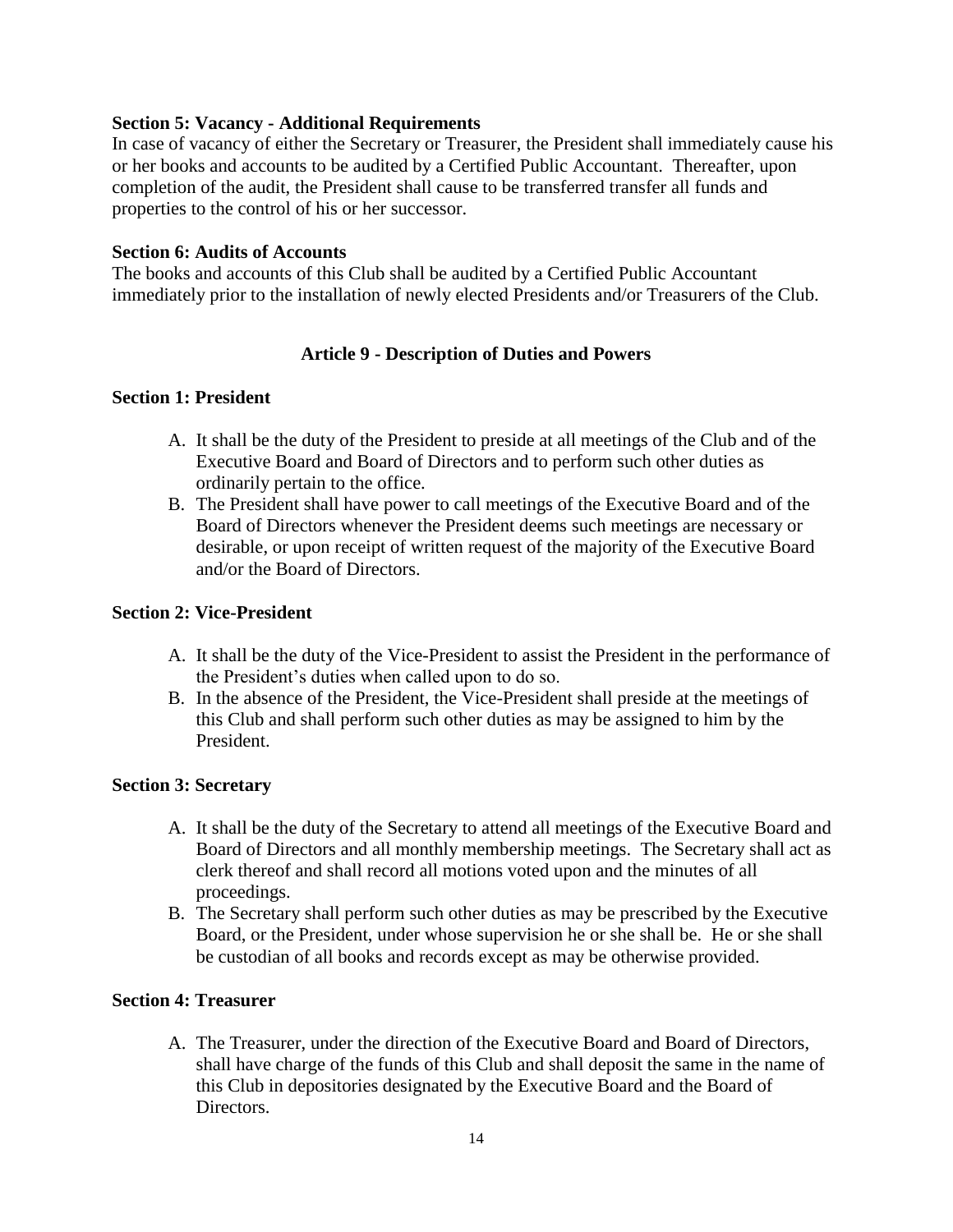- B. The Treasurer shall pay the vouchers or orders properly attested by the President and the Secretary and shall make a complete and accurate report of the finances of this Club at each regular meeting, or at any other time upon request to the Board of Directors.
- C. The Treasurer is authorized to:
	- 1. Pay recurring monthly Club utility bills;
	- 2. Pay Club tax bills;
	- 3. Pay Club insurance bills;
	- 4. Pay such bills as directed by vote of the Board of Directors.
- D. The Treasurer is specifically not authorized to:
	- 1. Write checks payable to "cash";
	- 2. Write checks for personal use.
- E. Checks will be issued at the regular monthly meeting for bills approved by the Board of Directors and incurred by members for occasional expenses. Such bills must be submitted with a receipt and/or invoice. Checks will be signed by 2 of the 3 people authorized for signature privileges on the checking account.

## **Section 5. Membership Director**

- A. Membership Director The person appointed by the Board of Directors and Executive Board to fulfill the position of Membership Director shall have the responsibility to notify all members of their renewal dues payments, the collection of dues sent by members and the forwarding of all such collected funds to the Treasurer.
- B. The Membership Director shall also have full responsibility for the issuing of membership cards and the member's door access PINs. The Membership Director must be at the time of appointment and throughout his/her term a Social member or Lifetime member in good standing. The term of service for this position is one (1) year. This term may be extended at the discretion of the majority of the Board of Directors and Executive Board.

## **Section 6: Powers of the Boards**

- A. The Executive Board and Board of Directors shall have the power to manage all the affairs of the Club addressing any and all questions relating in any manner to the existence and functioning of the Club; and, specifically, to enter into contracts necessary for the proper and legal transaction of all Club business.
- B. The Executive Board and Board of Directors shall have the entire jurisdiction over all matters pertaining to the care, conduct, control, supervision and management of the Club and its finances and all appropriations shall be made by them.
- C. The Executive Board and Board of Directors shall have the authority to make donations, as voted on and approved by a majority of them, not to exceed two hundred (\$200.00) dollars. Said donations shall be read into the minutes of the next monthly membership meeting by the President of the Club.
- D. The President, Treasurer and one additional Board Member will be signers on all of the Club's financial accounts. The additional Board Member must have served a minimum of one (1) year as a Director, be a voting member of the Club, and must be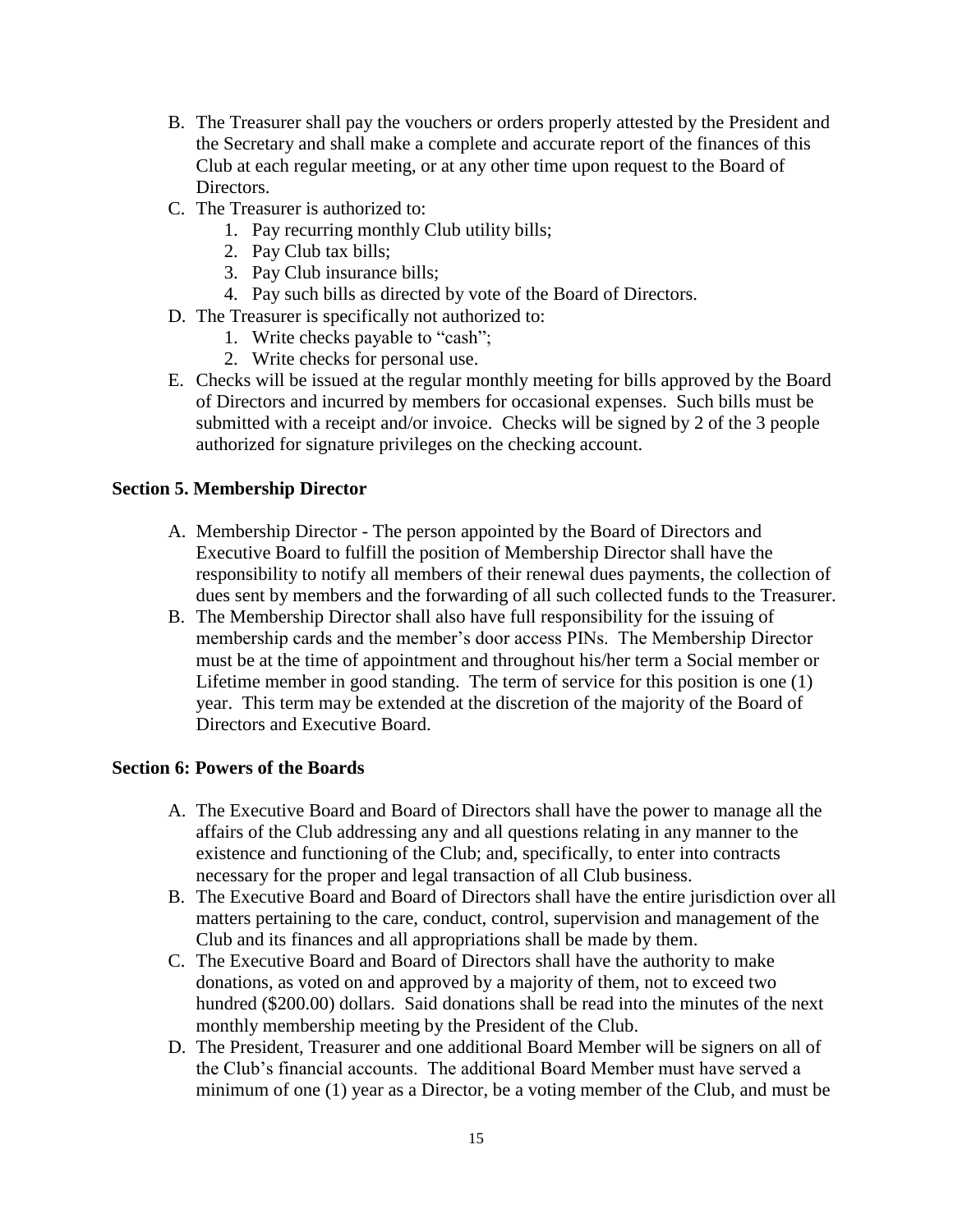approved by majority vote of the Executive Board and the Board of Directors at the first Directors meeting of each calendar year.

#### **Article 10 - Appointments and Amendments**

#### <span id="page-15-0"></span>**Section 1: Committee Appointments**

The President shall appoint the Chairman of the various Committees as may from time to time be needed to carry on the affairs of the Club. Each Chairman of each Committee in turn shall select the members of the respective Committee who shall then be duly appointed by the President.

#### **Section 2: Supermajority Requirements**

The Members of this Club may, by a two-thirds (2/3) majority of the Members present, propose to suspend, or annul these By-Laws at any regular meeting; or, at a special meeting called for such purpose with the minimum requirement of one-half  $(1/2)$  or more of the total current Social and Lifetime membership present.

#### **Section 3: Amendments to the By-Laws**

- 1. Before any action is taken by the membership of any proposed amendment to the By-Laws, said amendment shall first be presented in writing and read by the Secretary at a regular meeting of the Club. Said proposed amendment shall then be referred to the Executive Board and Board of Directors for consideration and recommendation at the following monthly meeting of the Club.
- 2. The report of the Executive Board and the Board of Directors and the said proposed amendment shall then be read by the Secretary in the presence of the Members, at which point, said proposed amendment may be adopted by the Members if they so desire. Said proposed amendment must either be adopted or declined at said meeting and shall not be considered at any subsequent meeting unless again presented as a new proposed amendment.

#### **Article 11 - Dissolution of the Club**

<span id="page-15-2"></span><span id="page-15-1"></span>When in the opinion of a majority of the Board of Directors and the Executive Board it becomes impractical to continue to operate the Club in a manner consistent with the mission and purposes set forth above, the members of the Club, under the direction of the Executive Board, shall undertake the process of winding up the Club's legal and financial affairs which may include, but not be limited to, the selling of real estate and other Club assets. After consulting with a Certified Public Accountant, adequate reserves for the payment of debts, taxes, and other obligations shall be established. Thereafter, remaining funds shall be distributed in equal parts to the then Social members and Lifetime members of record in good standing whose attendance was recorded by the Secretary at a minimum of six (6) monthly Club meetings in each of the two preceding fiscal years. The dissolution of the Club being a necessary function in furtherance of its activities, no monies so distributed per this section shall be considered to have inured to any person having a private interest in the activities of the organization.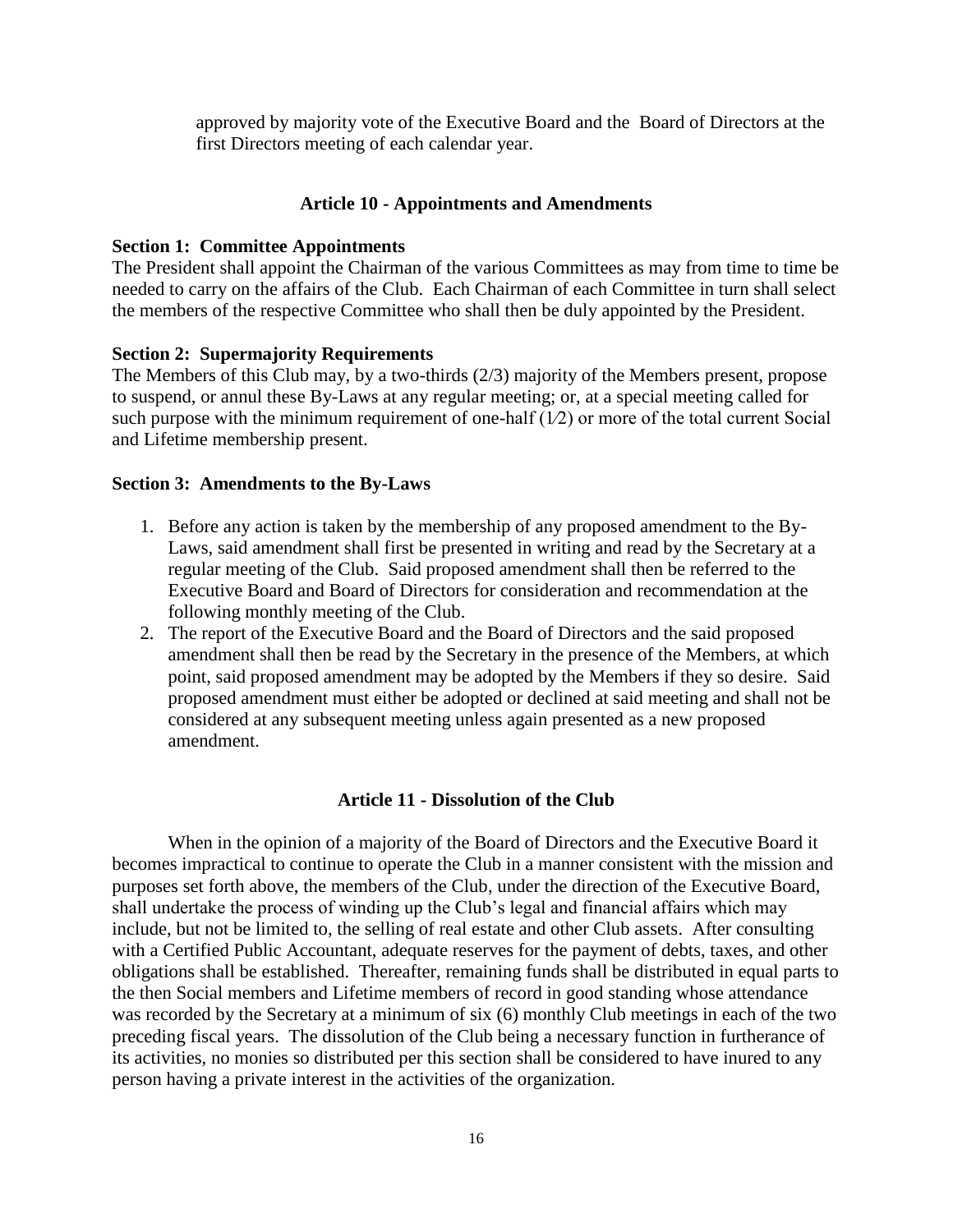# **Green Valley Sportsman's Club Rules and Range Safety Rules**

# **Creation and Revision**

The Executive Board and Board of Directors will carry out a policy of adopting and enforcing range rules which are adequate, reasonable and enforceable. These rules replace and supersede all previous range rules. The Executive Board and Board of Directors may revise and further redefine these rules in the future.

## **In order to become fully qualified as an effective Club Member, we urge you to observe and hold to these simple tenets:**

- **1. Know your By-Laws;**
- **2. Attend your Monthly Club Meetings;**
- **3. Be prompt in payment of dues;**
- **4. Accept any assignment authorized by your Club;**
- **5. Take seriously the obligation of Club fellowship and do not form cliques or undermine decisions of the Club;**
- **6. If you have any concerns/grievances, the Club meeting is the only place they should be discussed;**
- **7. Remember, the decision of the majority rules on all occasions;**
- **8. Remember, this is your Club and your active support will bring about better conditions.**

# **Discipline and Enforcement**

Membership is a privilege with a responsibility. Shooting is also a privilege with a responsibility. Every member has a responsibility to be familiar with, understand, follow and help enforce Club rules. Willful or negligent disregard for any of these rules will result in disciplinary action up to and including expulsion from the Club and possible civil or criminal penalties.

# **General Firearms Range Rules - Indoor & Outdoor**

- 1. **Club Members** may use the facilities and ranges of this club. Members, while on Club property, must have their membership card in their possession. Guests are permitted to use the Green Valley Sportsman's Club facilities under the following conditions:
	- a. All guests must be accompanied by, and under the direct supervision of, an adult member.
	- b. A member may only sign for two guests at one time.
	- c. All guests must pay a ten (\$10.00) dollar guest fee per each visit.
	- d. Guest may visit the club a maximum of three times in their lifetime.
	- e. All guests must sign a waiver, each time they visit, prior to utilizing any facilities. Any guest under the age of eighteen (18) must have a parent or guardian sign the waiver on their behalf.
	- f. The facilities of the Club are not otherwise open to the general public.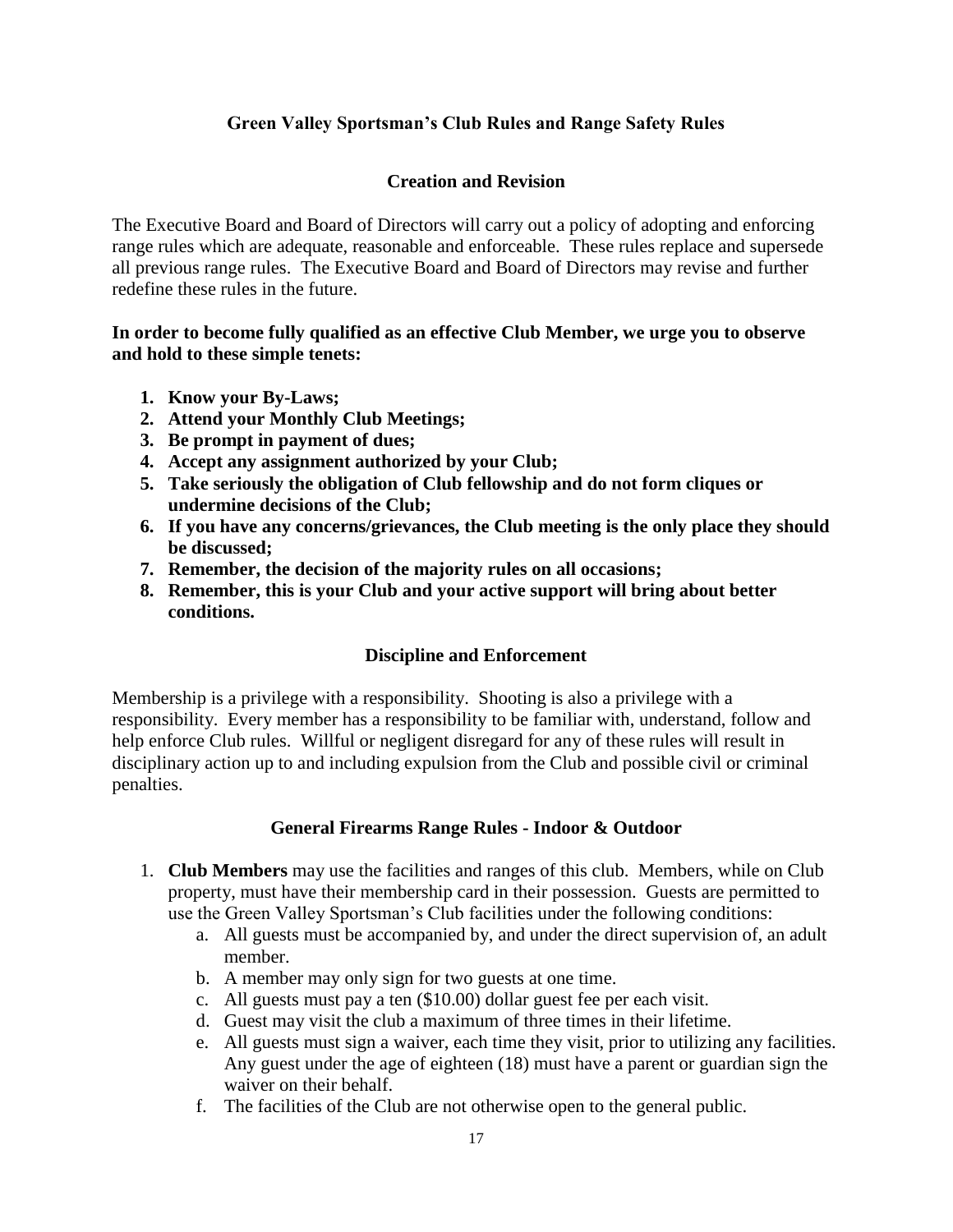- g. Any member who brings a guest to the Club is entirely responsible for that guest. Any infraction of these rules committed by the guest will be considered as the same infraction committed by the member. Disciplinary action will be at the discretion of the Officers and Board of Directors.
- h. No guests are permitted to use the long range during the two weeks prior to opening day of rifle hunting season.
- i. Members have priority over guest on all ranges.
- 2. **Absolutely NO ALCOHOLIC BEVERAGES** are allowed on any shooting range at any time. Persons under the influence of alcohol or any other substance are not permitted on the firing ranges.
- 3. No minors under eighteen (18) years of age may use the ranges unless accompanied by an adult.
- 4. All firearms must be operated in a safe and reasonable manner.
- 5. Any damage to Club property must be reported to a Club officer immediately.
- 6. Eye and ear protection for shooters and for bystanders is strongly recommended.
- 7. On the **Outdoor Ranges ALL firing must be done from the designated firing line only**. To shoot at distances **less** than the full range distance, move the target holding frames closer to the firing line. The **opposite** is the case on the Indoor Range. **On the Indoor Range ALL targets must be hung at the Target Line Only** and the shooter must move forward from the 50 foot firing line to any desired lesser distances.
- 8. Shooting at bottles, cans, or other objects (on the ground or elevated) is prohibited. Exceptions to these rules will be considered individually only by the full Board of Directors.
- 9. Shooters are required to police and clean up after themselves. Remove all shooting materials, empty shell casings, and dispose of them properly.

# **Firearms - Types of Which are Permitted on Club Premises**

## **Automatic Firearms:**

No firearm which has a selectable semi-auto and full auto mode may be fired by Green Valley Sportsman's Club members on Green Valley Sportsman's Club (GVSC) property **in a fully automatic mode.** Also, NO fully automatic machine guns or submachine guns may be fired by Green Valley Sportsman's Club members on Green Valley Sportsman's Club (GVSC) property.

## **Other General Firearms Rules:**

- 1. Only legally owned and possessed firearms are permitted on Club property.
- 2. **CENTERFIRE RIFLES** are **NOT** permitted on the Indoor Range.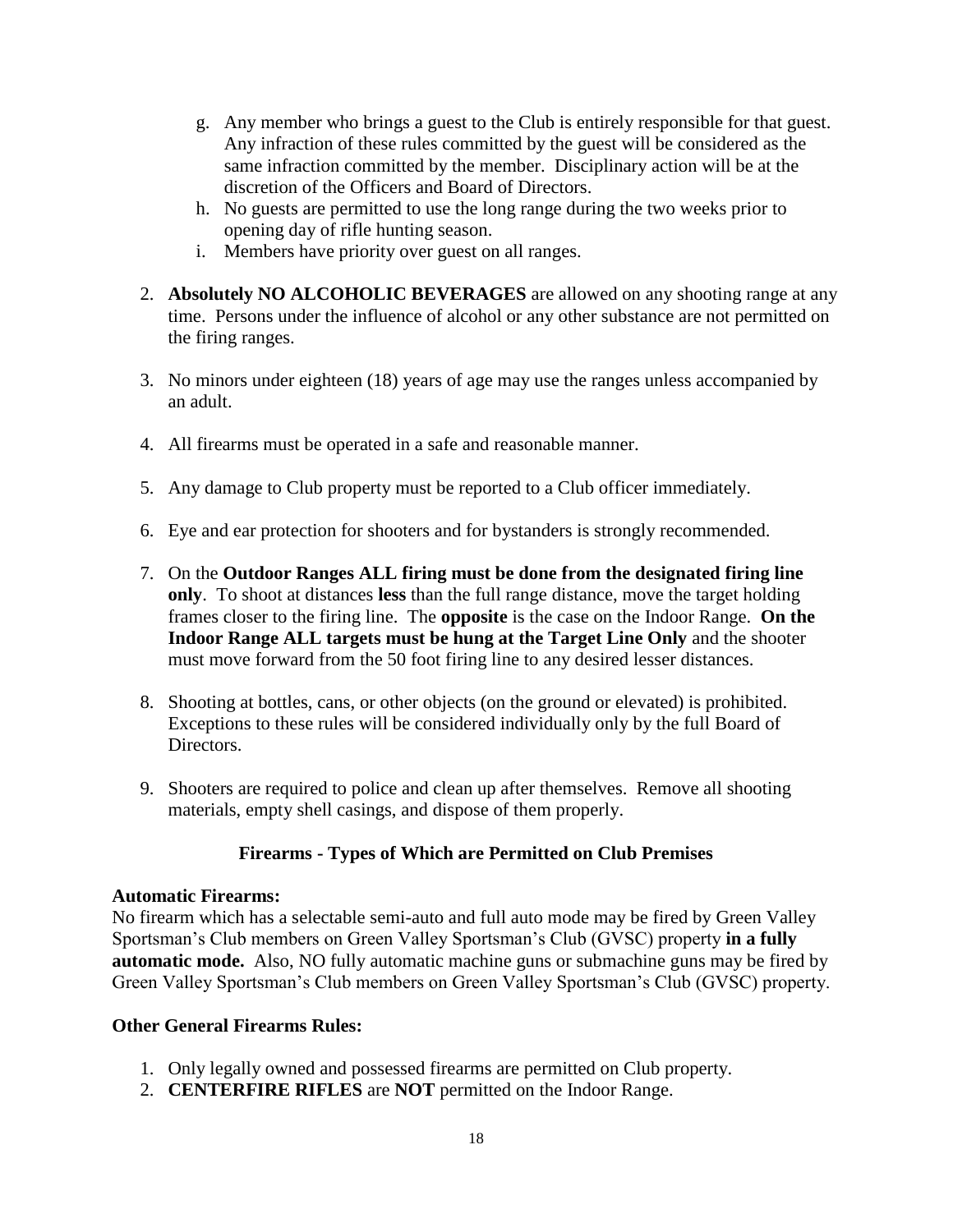- 3. **SHOTGUNS** are **NOT** permitted on the Indoor Range.
- 4. **NO** .50 Caliber BMG center fire rifles or larger may be fired on GVSC premises.

## **Ammunition - Types of Which are Permitted on Club Premises**

- 1. All incendiary ammunition, tracer ammunition, or other explosive projectile ammunition types are not permitted to be used by members on Club property.
- 2. On the Indoor Range **NO MAGNUM LOADS (especially in "Magnum" pistol cartridges), NO SHOTSHELLS, NO JACKETED AMMO (or Half Jacketed) and NO ARMOR PIERCING AMMO** of any kind are permitted on the **INDOOR RANGE.** Copper plated - not copper jacketed - ammo in 22LR caliber and certain less powerful (NON-MAGNUM) pistol calibers are permitted.

# **Shooting Hours**

- 1. All outdoor shooting by members, including pistol, shotgun, and archery is limited to the daylight hours between sunrise and sunset.
- 2. Outdoor night shooting under artificial lights is not permitted **without the written permission of the Executive Board and Board of Directors.**
- 3. Indoor range shooting hours are not restricted (open 24 hours).
- 4. Exceptions to these hours will be considered on an individual basis by the full Executive Board and the Board of Directors.
- 5. Scheduled activities approved by the Executive Board and the Board of Directors will take precedence over any shooting range use.

## **Indoor Range - Specific Rules**

- 1. All uncased firearms must be handled with the action open and empty of ammunition except when in position for firing. When not in use, all firearms must be unloaded, made safe, and placed in a designated storage rest, or upon a shooting mat, or returned to their carry cases. All firearms must be cleared of ammunition with the actions open before leaving the firing line.
- 2. Loaded firearms must **NEVER** be aimed at, deliberately pointed at, and/or then discharged into the floor, the two side walls, and into any area **ABOVE** the proper target frame (target mounting) area for obvious reasons. These reasons include: that not only damage to the range and building will occur as a result of missing the steel plate backstop, but as well that there may be extreme danger to any and all persons on the range itself and elsewhere in the building.
- 3. Upon hearing the command **"CEASE FIRE,"** regardless of who gives the command (ANYONE detecting unsafe range conditions may do so), all firing will stop immediately; and all firearms will be unloaded and placed on the bench or on the mat at the firing position, if so instructed.
- 4. All centerfire pistol calibers up to and including .45 ACP caliber **MUST** use lead bullet, or **"copper plated", not copper jacketed,** reduced power "target" loads only. **NO**  "hardball" or fully copper jacketed, full power or "half jacketed" lead bullet, centerfire pistol ammunition types are allowed. Absolutely **NO magnum** caliber cartridges are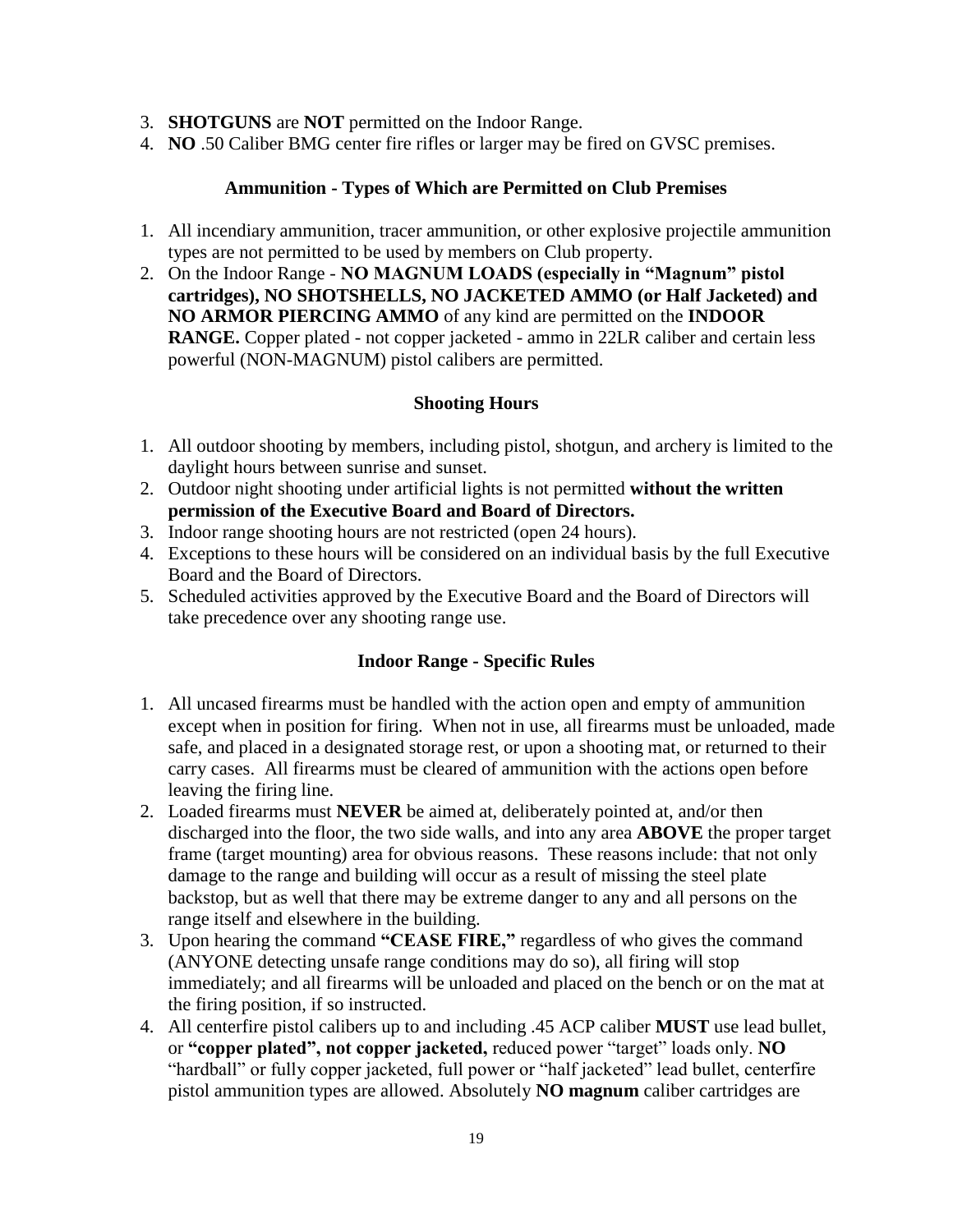allowed. This means - **NO** - full power .357 Magnum loads - ONLY .38 Special (target loads as described above) cartridges in .357 magnum caliber handguns and **POSITIVELY NO** .41 magnum, 44 magnum, .450, .460 or 500 magnum handguns or similar may be fired on the indoor range.

- 5. Absolutely **NO centerfire rifles,** are allowed. No rifle calibers other than .22LR are allowed. Only lead or copper plated - not copper jacketed ammo in .22LR caliber are allowed.
- 6. No black powder rifles are allowed. The only black powder firearms allowed are black powder pistols.
- 7. No Shotguns of any type are allowed to be fired on the indoor range.
- 8. Shooters **must mount their targets fully downrange (the 50 foot target line distance)**  in the target holders or overhead clips. Their desired shooting distance from the target must then be achieved by moving **away from the target line to their desired distance, AND not by firing from the 50 foot firing line** at targets not fully traveled down to the target line.
- 9. Eye and ear protection for shooters and for bystanders is **STRONGLY** recommended.
- 10. Spectator bystanders are not permitted within 5 feet of the firing line on the Indoor Range while firing is occurring.
- 11. The Indoor Range is open 24 hours every day to general membership except during regularly scheduled Smallbore Rifle matches, pistol matches, and other posted Club events. Check the information boards or website for these schedules.
- 12. The Indoor Range will be closed during other Club sponsored, scheduled events.
- 13. No full auto weapons are to be used indoors. No firearm may be fired by GVSC members on GVSC property **in a fully automatic mode.**
- 14. **Absolutely NO ALCOHOLIC BEVERAGES** are allowed on the indoor range at any time. Persons under the influence of alcohol or any other substance are not permitted on the indoor firing range.

#### **Outdoor Ranges - Specific Rules**

- 1. All uncased firearms must be handled with the action open and empty of ammunition except when in position for firing. When not in use, all firearms must be unloaded, made safe, and placed in a designated storage rest, or upon a shooting mat, or returned to their carry cases. All firearms must be cleared of ammunition with the actions open before leaving the firing line.
- 2. Before going down range, **all** persons must communicate and receive acknowledgment of their intentions from **al**l other shooters. All firearms on the outdoor ranges must be unloaded with action open and on the bench or in a case or designated storage rest before any person proceeds down range.
- 3. On the 100-200-300 yard outdoor range, the **red warning flag** must be flying before any person proceeds down range. Firearms must not be handled or touched when anyone is down range and when the red warning flag is flying.
- 4. There is only one firing line on all outdoor ranges. NO one may fire from a physical position halfway downrange (or any other distance downrange) on the ranges. If a shorter distance is desired, move the target closer toward the firing line.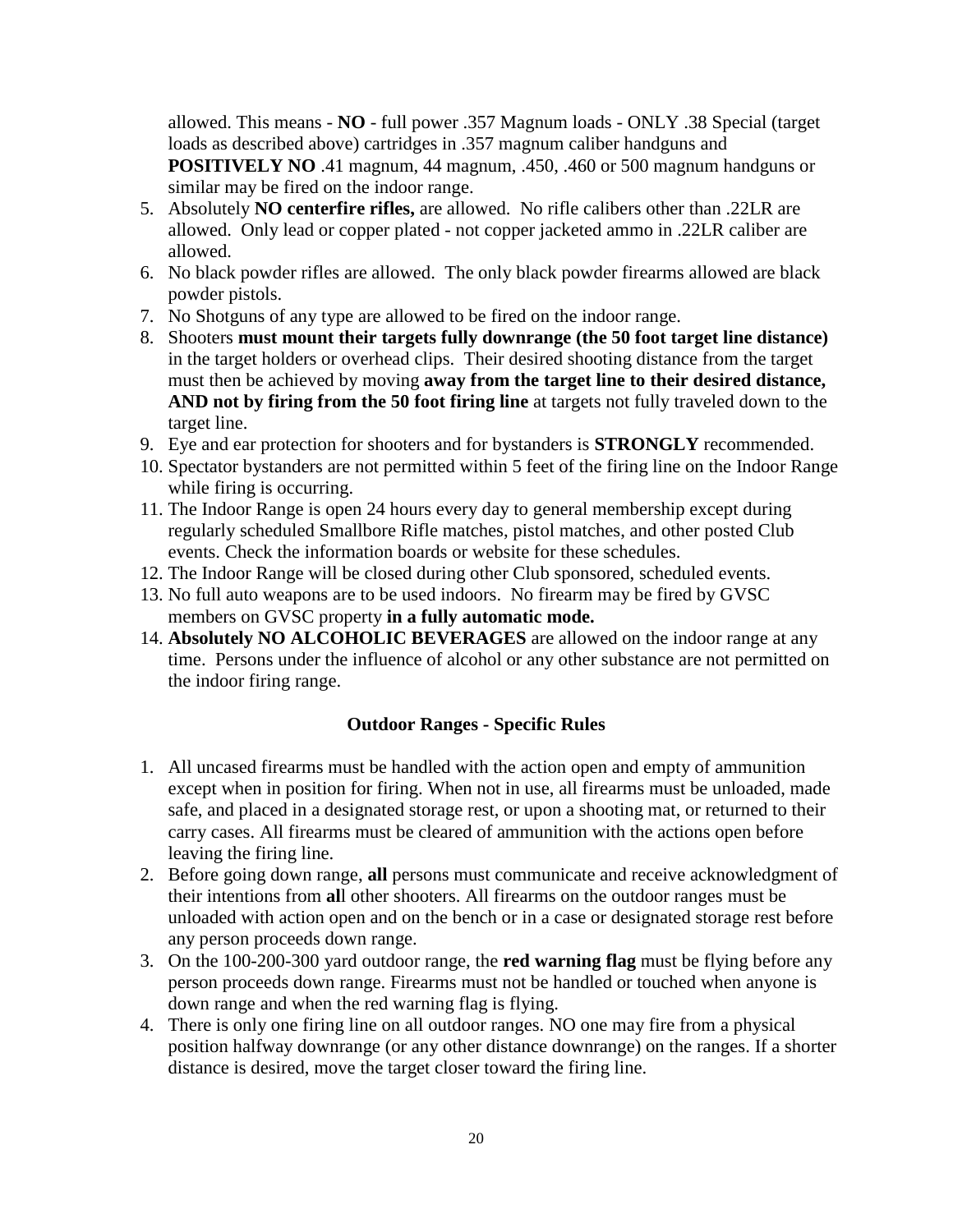- 5. Prior to shooting, visually check the firing line, the mid-range area, the target area, the impact area and any area beyond impact for other persons who might be in these areas.
- 6. Loaded firearms must never be aimed, pointed, or discharged **ABOVE** the target berm areas.
- 7. Shoot only into the designated backstops from the properly corresponding firing points. **NO CROSS - FIRING IS PERMITTED.** All shots must be confined to target backstop berms.
- 8. Upon hearing the command **"CEASE FIRE,"** regardless of who gives the command (ANYONE detecting unsafe range conditions may do so), all firing will stop immediately, and all firearms will be unloaded and placed on the bench or on the mat at the firing position, if so instructed.
- 9. Spectators are not permitted within five (5) feet of the firing line on the Outdoor Range.
- 10. For rifle and pistol shooting, use paper targets only, or on the 200 yard range, the metal gong plate target which the club has supplied. No shooting is allowed at wood posts, upright poles, silhouette rails, shooting benches and other club structures. Do not use glass bottles or tin cans as targets.
- 11. The shooting of clay targets may only be done in the designated area directly across the creek from the archery range.
- 12. The possession of your Membership Card is required when using the Outdoor Range.
- 13. Shooting hours are from sunrise to sunset.
- 14. **Absolutely NO ALCOHOLIC BEVERAGES** are allowed on the outdoor ranges at any time.
- 15. The Securitas schedule takes precedence over club member use of the Outdoor Ranges subject to their ability to accommodate the member at that time. See the Securitas Range Officer when you are there and their training is occurring.

# **Archery Ranges Rules - Indoor and Outdoor**

- 1. On the Indoor Archery Range and the Outdoor "Archery Course" Range, use field point arrows (target point) only, no broadhead tip use is ever allowed. Broadhead use is allowed on the **specified** Outdoor Range **ONLY.**
- 2. No glass bottles are allowed to be carried on the archery course at any time.
- 3. **Absolutely NO ALCOHOLIC BEVERAGES** are allowed on the Indoor Archery range, or the Outdoor Archery Range, or on the Archery Course at any time.
- 4. The possession of your Membership Card is required when using the archery ranges.
- 5. The Archery Range will be closed to members during scheduled events.
- 6. Shooting hours are sunrise to sunset, except when the range has been electrified and illuminated.

# **Club Gate**

While using the Club facilities, the gate must be **kept closed, but unlocked,** at all times unless a special event open to the public is taking place. Upon leaving the Club grounds, the gate must be locked. When in a party of two or more, the last person to leave must lock the gate.

# **Rules for the Use of the Lake**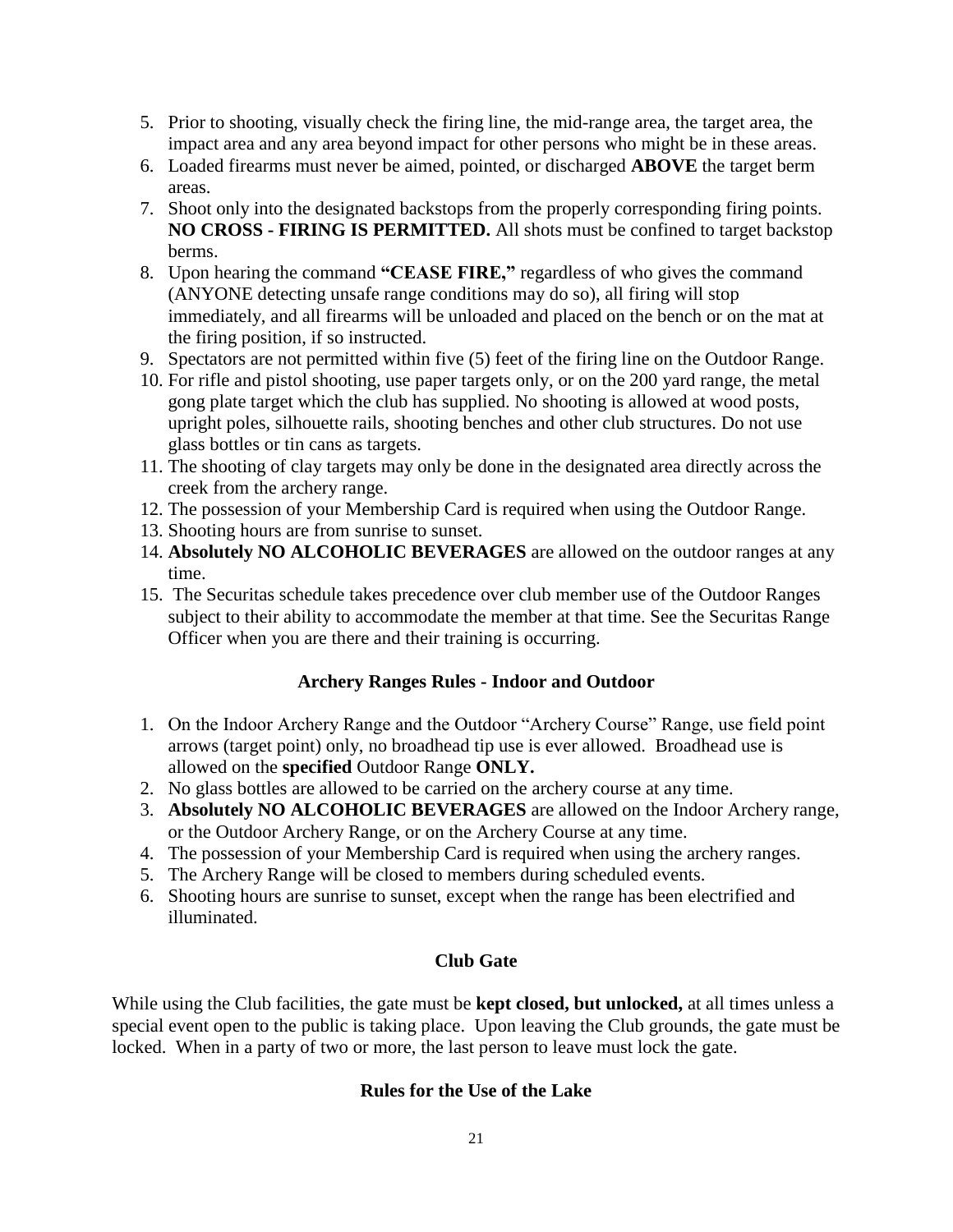- 1. No watercraft are permitted on the lake for fishing purposes. The lake can be used for canoe training or small boat rowing or paddling training.
- 2. **Absolutely NO ALCOHOLIC BEVERAGES** are allowed on the lake.

## **Fishing Rules**

- 1. Fishing on Club grounds shall be by members and members' family only.
- 2. All fishing on club grounds shall be catch and release.
- 3. **Absolutely NO ALCOHOLIC BEVERAGES** are allowed while fishing the lake at any time.

## **Notes:**

VIOLATIONS OF THE RULES WILL BRING DISCIPLINARY ACTION UP TO AND INCLUDING LOSS OF MEMBERSHIP.

## CLOSING OF RANGES WILL BE POSTED IN ADVANCE.

## **General Rules**

- 1. All activities on the GVSC property relating to the transportation, carrying, and discharge of firearms shall be in accordance with current Federal, State and Local regulations as well as GVSC rules.
- 2. Only members and members' family members (dependents), may participate in shooting on designated ranges. Guests are permitted to use the Green Valley Sportsman's Club facilities in accordance with the provisions outlined in Article 4, Section 5 of the By-Laws.
- 3. A member's family members (dependents), must shoot under the direct supervision of the member. The member is responsible for their dependent's signing in and their actions while on the Club premises.
- 4. All firearms must be operated in a safe and reasonable manner. **CARELESSNESS WILL NOT BE TOLERATED.**
- 5. EYE and EAR protection is recommended for all persons on the firing line and for spectator bystanders.
- 6. Alcoholic beverages are not permitted on the firing ranges. Persons under the influence are not permitted on the firing ranges. Alcoholic Beverages are allowed on the club grounds only when there is a club sponsored picnic or Christmas party.
- 7. GVSC membership card must be in your possession when using Club facilities and must be presented upon request from any other member.
- 8. Boy Scouts and Girl Scouts of America have use of the Club facilities upon advance request. If a shooting function is approved and scheduled, a Club officer must be present to supervise the function.

# **REMEMBER SAFETY IS NO ACCIDENT!!**

# **1. TREAT ALL FIREARMS AS IF THEY ARE LOADED.**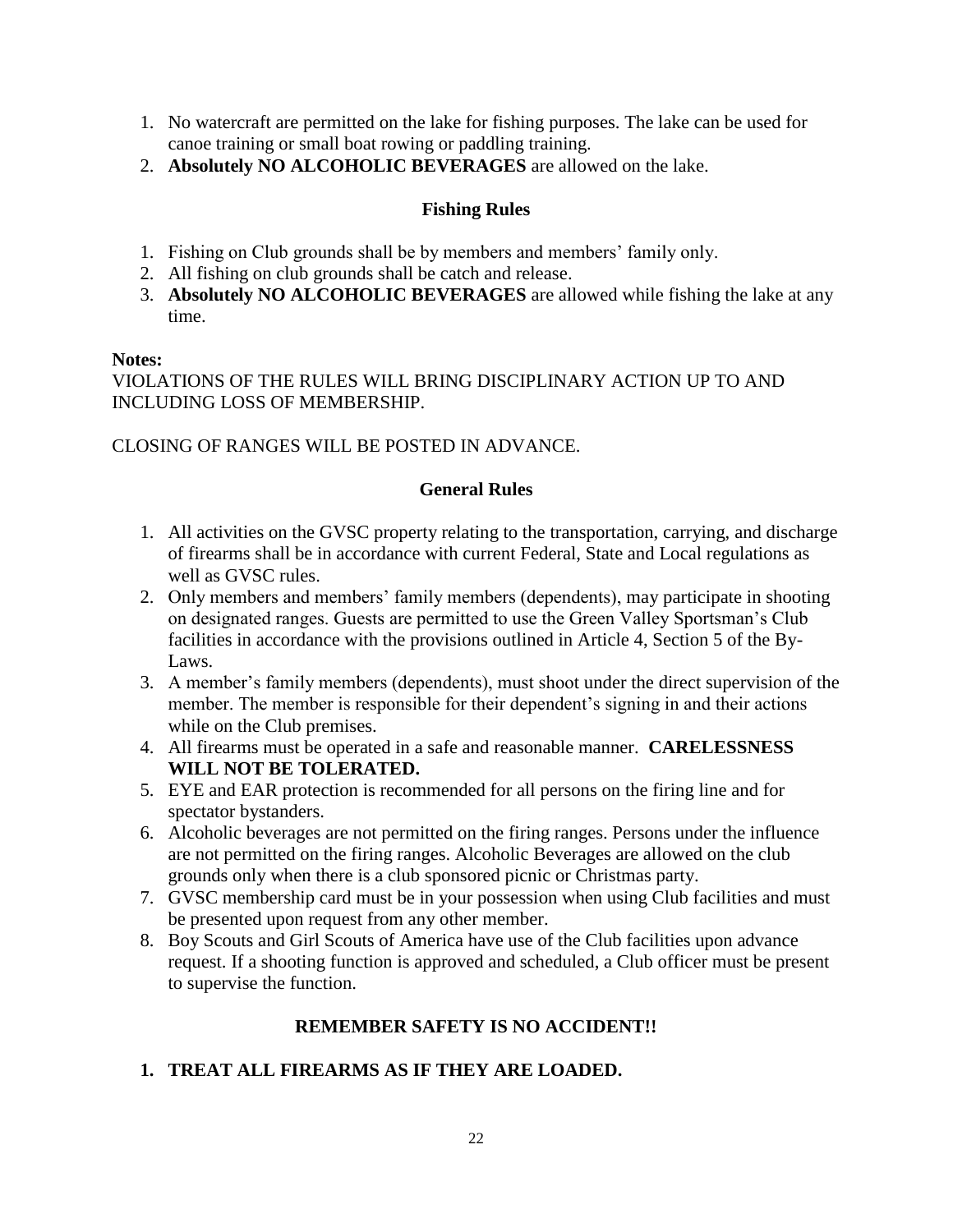- **2. ALWAYS POINT THE MUZZLE IN A SAFE DIRECTION.**
- **3. NEVER LOAD YOUR FIREARM UNTIL YOU ARE READY TO USE IT.**
- **4. KEEP YOUR FINGER OFF THE TRIGGER AND OUT OF THE TRIGGER GUARD UNTIL YOU ARE ON TARGET AND READY TO FIRE.**
- **5. OUR RECOMMENDATION: BOTH EAR AND EYE PROTECTION ARE RECOMMENDED (NOT REQUIRED) FOR ALL PERSONS ON THE FIRING LINE.**